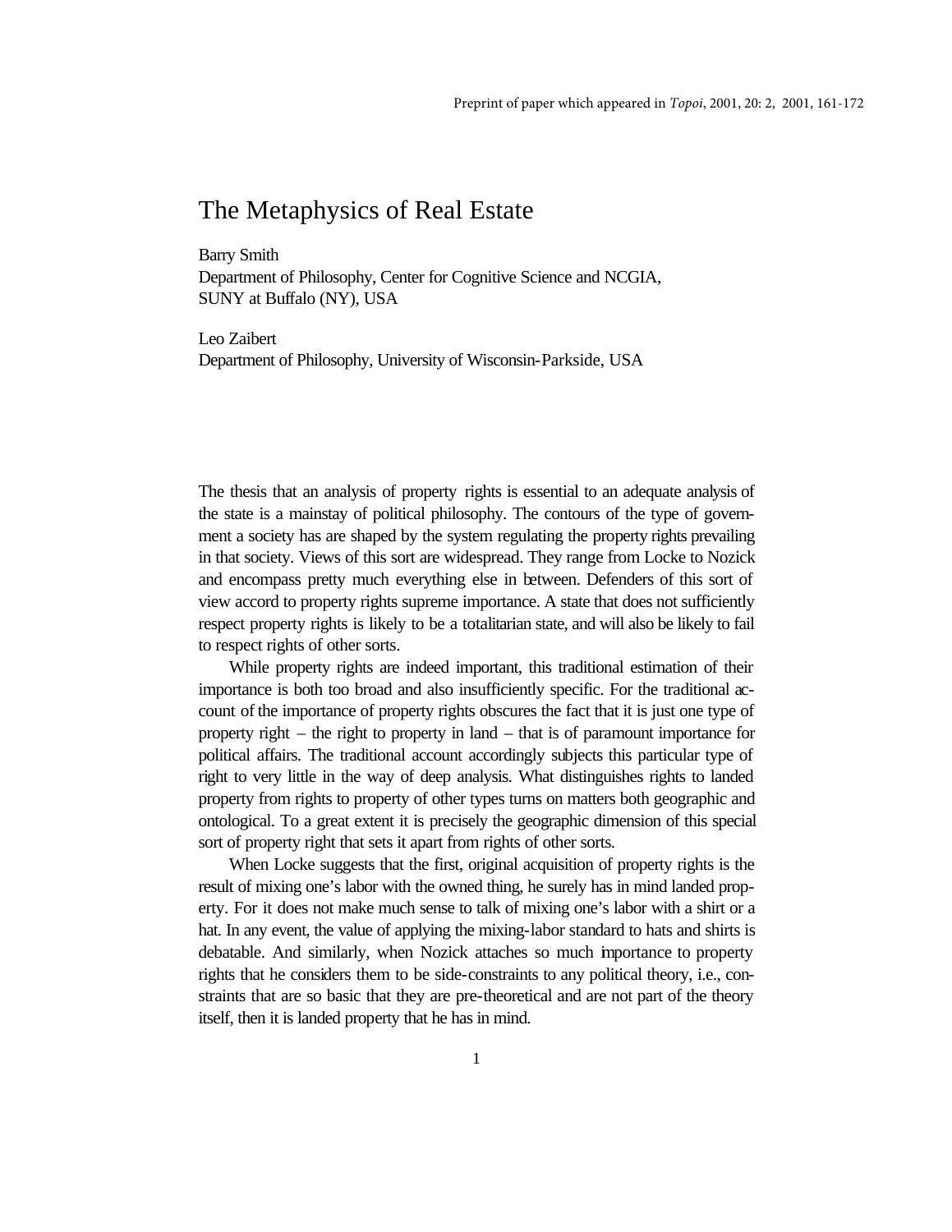Property in land is distinguished also in this. That in the case of things like hats and shirts, ownership follows the age-old saw: possession is nine-tenths of the law. Your possession of a shirt constitutes a strong presumption in favor of your ownership of the shirt. The same is not true in the case of land: here possession is not a strong presumption in favor of ownership. Possessing a thing like a hat or a shirt is a rather straightforward affair: the person wearing the hat or shirt possesses the shirt or the hat. But what possession is in the case of land is not so clear; indeed it is not even clear whether land can be possessed at all.

In his thorough and far-reaching study of property rights, Richard Pipes discusses the etymology of 'possession' and cognate terms. He tells us:

Some primates assert exclusive claims to land by physically occupying or "sitting" on it. This behavior is not so different from that of humans, as indicated by the etymology of words denoting possession in many languages. Thus, the German verb for "to own", *besitzen,* and the noun for "possession", *Besitz*, literally reflect the idea of sitting on or, figuratively, settling upon. The Polish verb *posiadać*, "to own", as the noun *posiadlość*, "property", have an identical origin. The same root underpins the Latin *possidere*, namely *sedere*, "to sit", from which derive the French *posséder* and the English "to possess". The word "nest" derives from a root (*nisad* or *nizdo*) signifying "to sit". The mo narch occupying the throne has been described as engaging in "nothing else but the symbolic act of sitting on the realm" (1999, p. 68)

In this passage Pipes correctly emphasizes the "symbolic" and "figurative" nature of this "sitting on" and "settling upon" the land. For his purposes, it is not important to ask how much land a person (or primate) possesses (or owns) by symbolically sitting on it. It is unlikely that the person would be claiming exclusivity only over the surface of the land he is actually touching. Much more likely is it that a person would claim exclusivity over a region much larger than the area in actual contact with his body. And the symbolic practice of sitting gives absolutely no clue as to what the extension and boundaries of the land over which the person is claiming exclusive rights might be. Thus, the object a person claims to possess or to own is not well defined. Note that this factor of indeterminacy or uncertainty in the borders of one's property is geographic in nature: it has no analogue in the realm of shirts and hats.

It is our purpose in what follows to try to show the shortcomings of traditional accounts of property rights over land. Understanding these shortcomings will then shed light on how a more adequate account should look.

## **1. What Can We Own?**

The crucial importance for political affairs of landed property (or real estate, we shall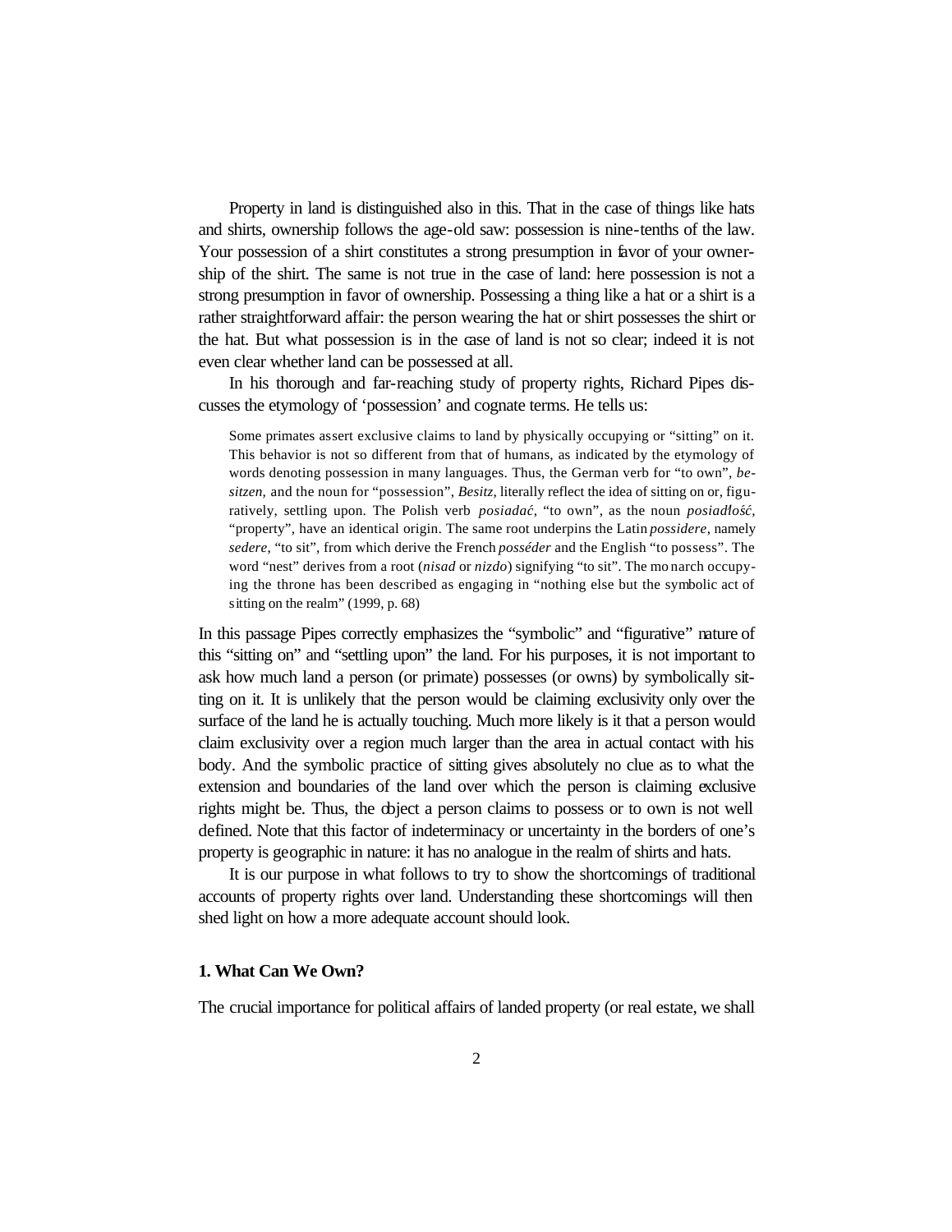use these two expressions interchangeably) has been eloquently summarized by Rousseau:

The first person who, having fenced a plot of ground, took it into his head to say *this is mine* and found people simple enough to believe him, was the true founder of civil society. (1992, p. 44).

There are two aspects to Rousseau's view that deserve special attention; one concerns geography, the other ontology; more precisely the ontology of social reality. First, the act of fencing off need not, in the context of this passage, be restricted to the case where some physical boundary is constructed. It can be seen as including also the establishment of fiat boundaries. (Smith, in this volume.) To fence a plot of land is to create something new. The land itself, of course, exists before the parcel is plotted, but the act of fencing off nonetheless creates a new object. Second, the act of fencing alone is not sufficient for such object-creation. The latter requires also the existence of what John Searle calls collective intentionality (Searle 1995), that is, it requires that other persons (simplemindedly or not) *believe* that the land is indeed the property of he who fenced it off. Only then can a property right be said to arise.

This means that a comprehensive study of landed property will have three interconnected dimensions: (1) a geographic dimension, having to do with the pecularities of the ways in which real estate is related to the land itself (boundaries, mixing of labor, etc.); (2) an ontological dimension, having to do with what real estate is; and (3) a cognitive dimension, having to do with the interrelations between such geospatial phenomena and our culturally entrenched beliefs and conventions.

Let us use the term 'thing' to refer to anything that can in principle be the object of a property right. Adolf Reinach provides a useful first analysis of this notion, pointing out that:

The concept of a thing [*Sache*] in no way coincides with that of a bodily object, even if positive enactments would restrict it to this. Everything which one can "deal" with, everything "usable" in the broadest sense of the word, is a thing: apples, houses, oxygen, but also a unit of electricity or warmth, but never ideas, feelings or other experiences, numbers, concepts, etc. (1983, p. 53).

Reinach's passage carries the suggestion that, although the concept of thing is not to be identified with that of a bodily object, still things must be concrete: abstract entities such as numbers and concepts fall outside the range of what can be owned. As Reinach himself would have accepted, however, it is perfectly possible that entities such as computer programs, architectural designs, and so forth could be owned. And even leaving aside such issues of intellectual property, we shall see that there is an important further class of abstract entities – rights themselves – which fall within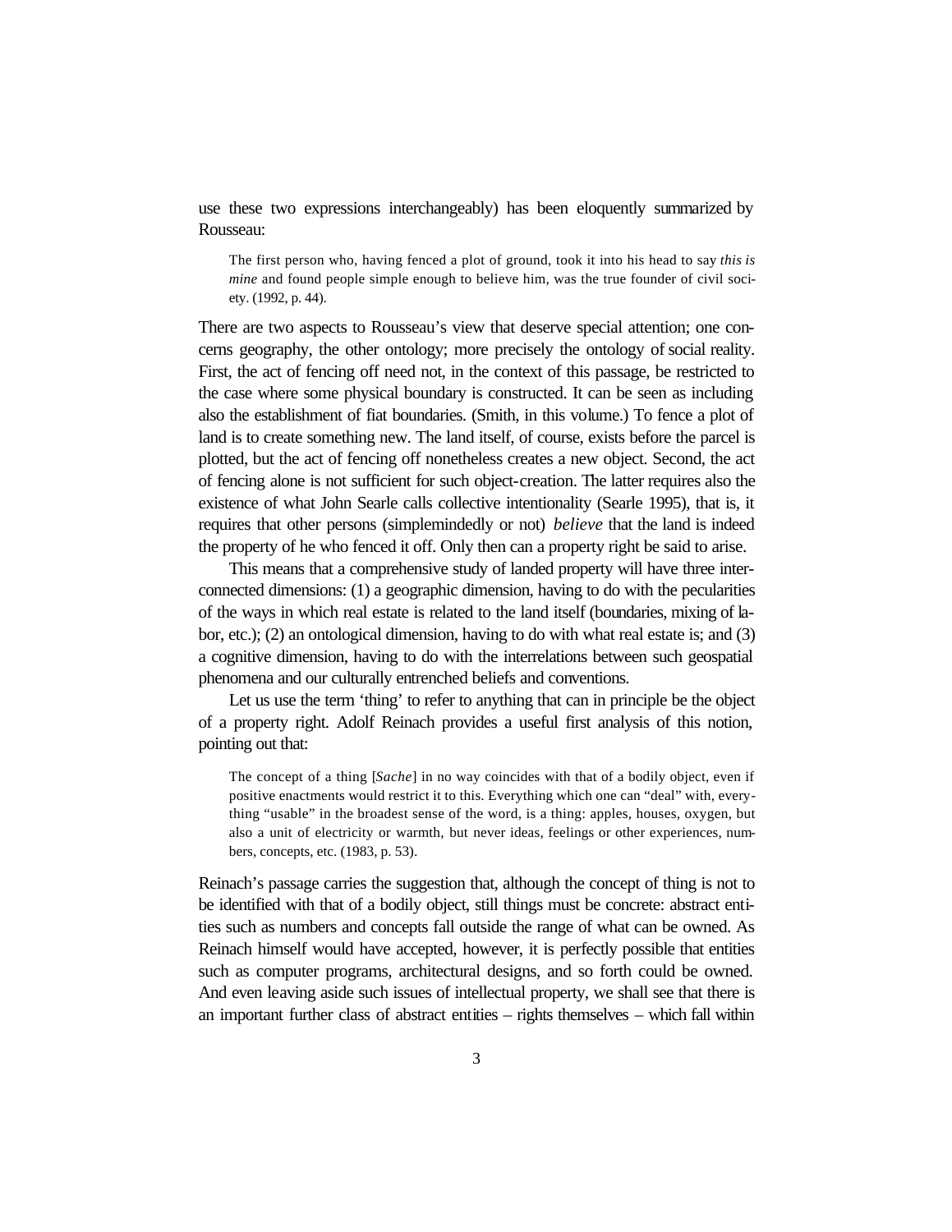the domain of what is ownable.

Reinach suggests that being "usable" might be a necessary condition for something to be ownable, but it is not a sufficient condition. There is a long list of objects regarding which it is difficult to say whether they can be owned, though it is clear that these objects can be *used* in varied ways. Do we own ourselves? We have certain rights over our bodies, but are they property rights? (Munzer 1994, 1995) Whether or not human corpses, wild animals, body parts, can be owned are difficult questions to answer (Ryan 1994). Not all of the difficulties associated with the idea of ownership in such entities are of a geographic or ontological nature. The limitations which many societies place on the ownership of human corpses stem from religious and ethical views, not, for example, from any difficulty in ascertaining the boundaries of corpses. Similarly, limitations on the right to commercialize our body parts seem to stem from ethical considerations rather than from any ontological difficulty in determining the boundary of, say, a lung (a geographic dimension may, though, arise in relation to the buying and selling of fetuses, where we do indeed face a difficulty in determining the boundary between fetus and mother). We shall here, however, leave aside the discussion of those objects which are excluded from being ownable as a result of moral and religious views, and concentrate on the case of ownership in land.

The first step in trying to analyze land as an object that can be owned is to appeal to the age-old distinction between movable and immovable things. Land is the quintessential immovable thing. (The German term for real estate law is "*Immobilienrecht*".) The term 'real estate' refers precisely to those immovable things which are the objects of rights. But, is land really immovable? For lawyers and legal scholars, this question must surely seem absurd, and they will answer it without hesitation in the affirmative. From a more sophisticated ontological perspective, however, matters are not so clear. For there is a range of types of immovable things whose treatment will shed light upon the partly fictional nature of the (positive) legal concept of immovability.

The standard classification of immovables stipulates four types:

- 1) *Immovables by nature*, the paradigmatic examples of which are land-parcels, edifices (including buildings) and plants adhering to the soil.
- 2) *Immovables by destination*; here the best examples are agricultural machinery, animals associated with cultivation, and so on. These are all movable things that the law 'immobilizes' in order to account for the strict relationship of dependence in which these objects stand to other objects which are deemed immovables by nature.
- 3) *Immovables by the object to which they are applied*; this category pertains to *rights*. This is a bold fiction of the law, for as Planiol points out: "rights, being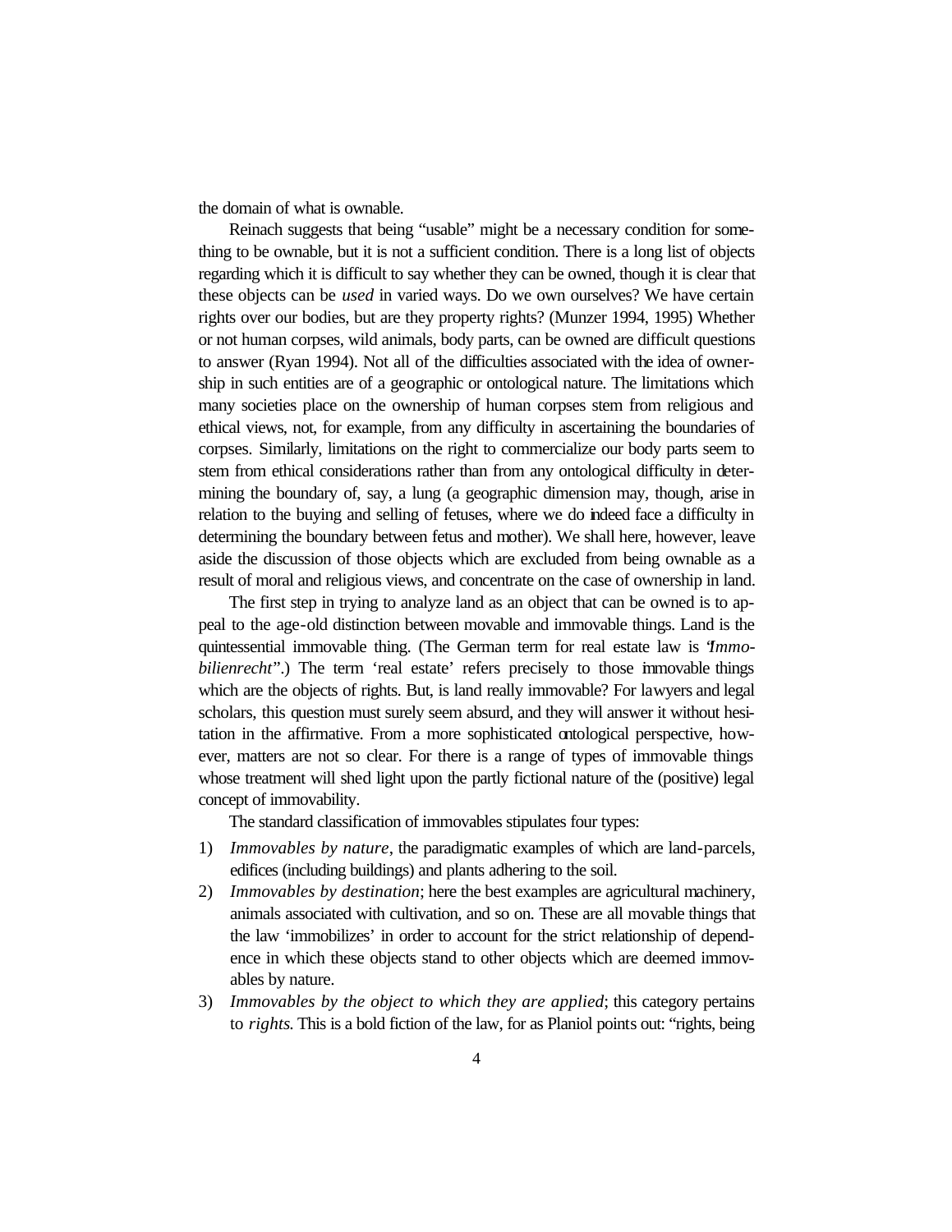incorporeal are, strictly speaking neither movables nor immovables. They are not tangible. They take up no room" (1930, p. 317). A classification of rights into movable and immovable can therefore be made only by attending to the object to which the right applies. If the right applies to an immovable thing, then the right is deemed immovable; if the right applies to a movable thing then the right is deemed movable.

4) *Immovables by declaration*; finally, the category of immovables by declaration is the most fictional of all categories of immovable things, since here immovability is just a consequence of some individual's whim. Someone may, for example, simply declare some specific good to be immovable (for example, someone may declare an artwork in her own house to be immovable). There are stark differences from country to country in the way immovables by declaration are provided for and dealt with.

As can be clearly seen, the extent to which the immovability of an object depends on legal fictions varies considerably in the four cases mentioned. But it is hardly ever admitted that even in the case of land there is an element of fiction involved in its putatively immovable nature, and even in those rare cases where this element is indeed admitted, it is not further investigated. Planiol, for example, refers to that which is immovable by nature as follows:

Strictly speaking, there is nothing which is absolutely immovable. Even the elements which compose the soil, rocks, sand, minerals, may be displaced. When a canal is dug, when lots are leveled it is the soil which is transported. In America, engineers have displaced large buildings without demolishing them. In Paris, the fountain *du Palmier* on the *Place du Châtelet* was set back in its entirety to permit the opening of the *Boulevard de Sebastopol*. But the law does not envisage the possibility of movement with the same rigor as mechanics. The law holds those things to be immovable [by nature] which are *immovable in a durable and habitual manner and whose function is to be immovable*, even if they may be displaced, in some cases, by extraordinary means. (1930, p. 306).

Land moves, too, of course, with the movement of the earth (and a comprehensive analysis of land must take account of this fact if it is to do justice to the extension of property rights in land to the moon, or to distant planets, or even to entire subdivisions of the cosmos). Even when we take account of the many fictions which it might be politically or economically or astronomically fruitful to allow, however, we must conclude that the initially plausible distinction between movables and immovables has only limited potential as the cornerstone of a rigorous analysis of landed property.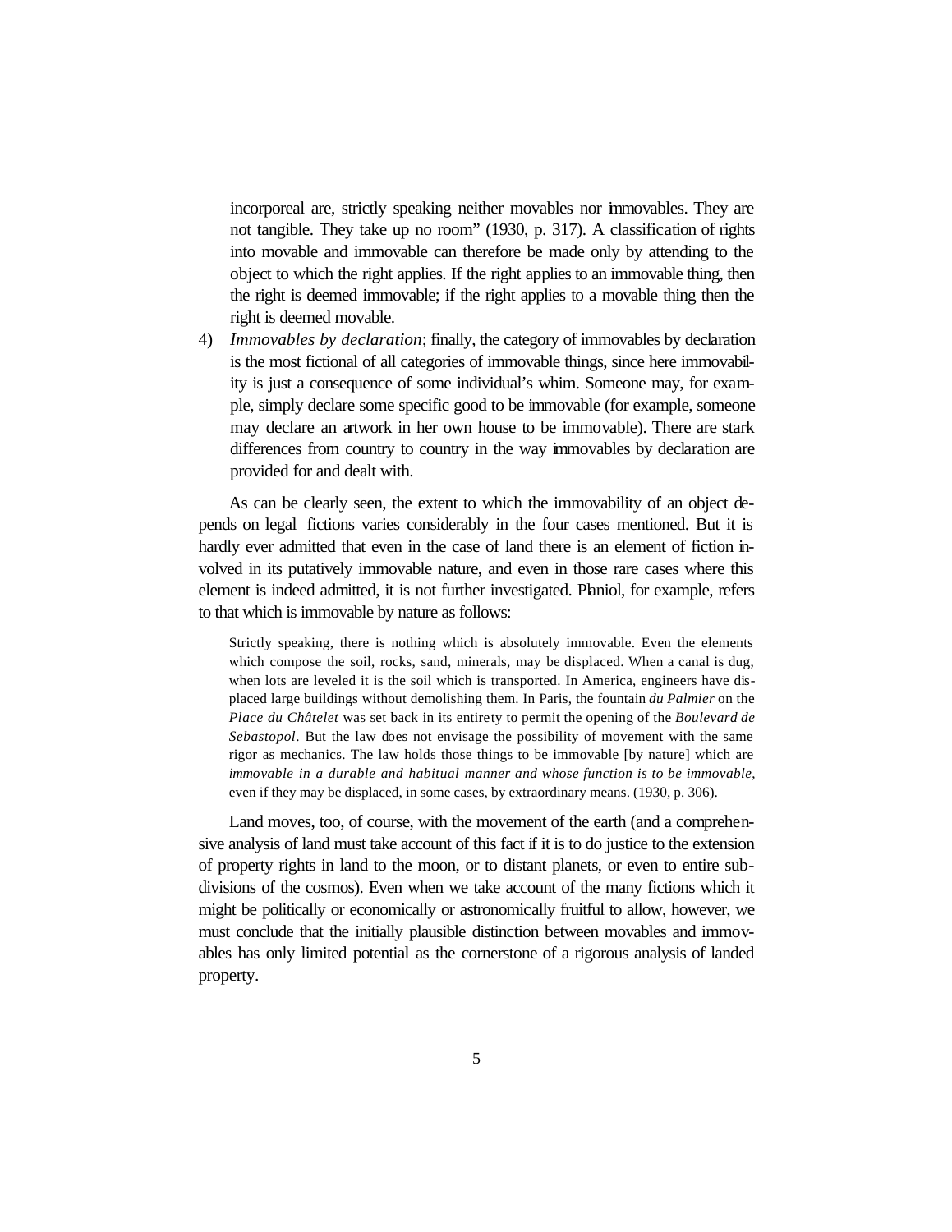#### **2. The Elusiveness of a Comprehensive Account of Landed Property**

The parceling of land into real estate is not, as we might be tempted to suppose, a simple geometrical affair. Real estate is a complex historical product of interaction between human beings, political, legal and economic and sometimes religious institutions, and the physical environment. All societies and all human activities – not excluding sleep and death, and speech – take up space, a resource whose utilization is typically subject to the pressure of demand by other, competing users. Moreover, all societies and all human activities manifest a spatial organization which varies systematically from culture to culture and from age to age. There is only one space, which we all must share. We must compete with each other for the use of this space (where each of us, by contrast, has his own time). You and I can compete for the use of a given chunk of space in a way that we cannot compete for the use of a given stretch of time. Stretches of space, moreover, can be embellished, can be more or less permanently improved upon, in a fashion which again does not apply to stretches of time. Stretches of space can, above all, be bought and sold.

Yet, as we have seen, there are difficulties in establishing the very nature of the object that one owns when one owns real estate. Given these difficulties, we will need to utilize rather sophisticated tools that belong to the related fields of ontology, geography and the science of cognition if we are to shed light upon the nature of this special form of property. This tripartite analysis will, moreover, differ from extant political or economic or historical accounts of property rights in that it will not begin by addressing normative or political or legal or economic issues pertaining to different institutions of landed property across the globe. Rather, it will seek to answer such seminal questions as: (1) what is landed property? (2) how are the boundaries of a land parcel first created and how do they continue to exist thereafter? and (3) what sorts of beliefs and other mental phenomena are required for the functioning of a stable system of landed property?

Approaching property rights in land from this perspective does not entail that there is only one set of answers to these questions that could be applied to all cultures and times. On the contrary, our analysis should be able to identify the flaws in those approaches which see land in absolute terms and thus ignore its dependence on aspects (for example legal and political) of the surrounding context. Indeed, the ontology of landed property should be able to provide a general framework within which different institutions of landed property (and of landed non-property) can be contrasted and compared.

Many authors have drawn passing attention to the ontological (metaphysical) aspect of property in general. Jeremy Bentham, for example, has eloquently ex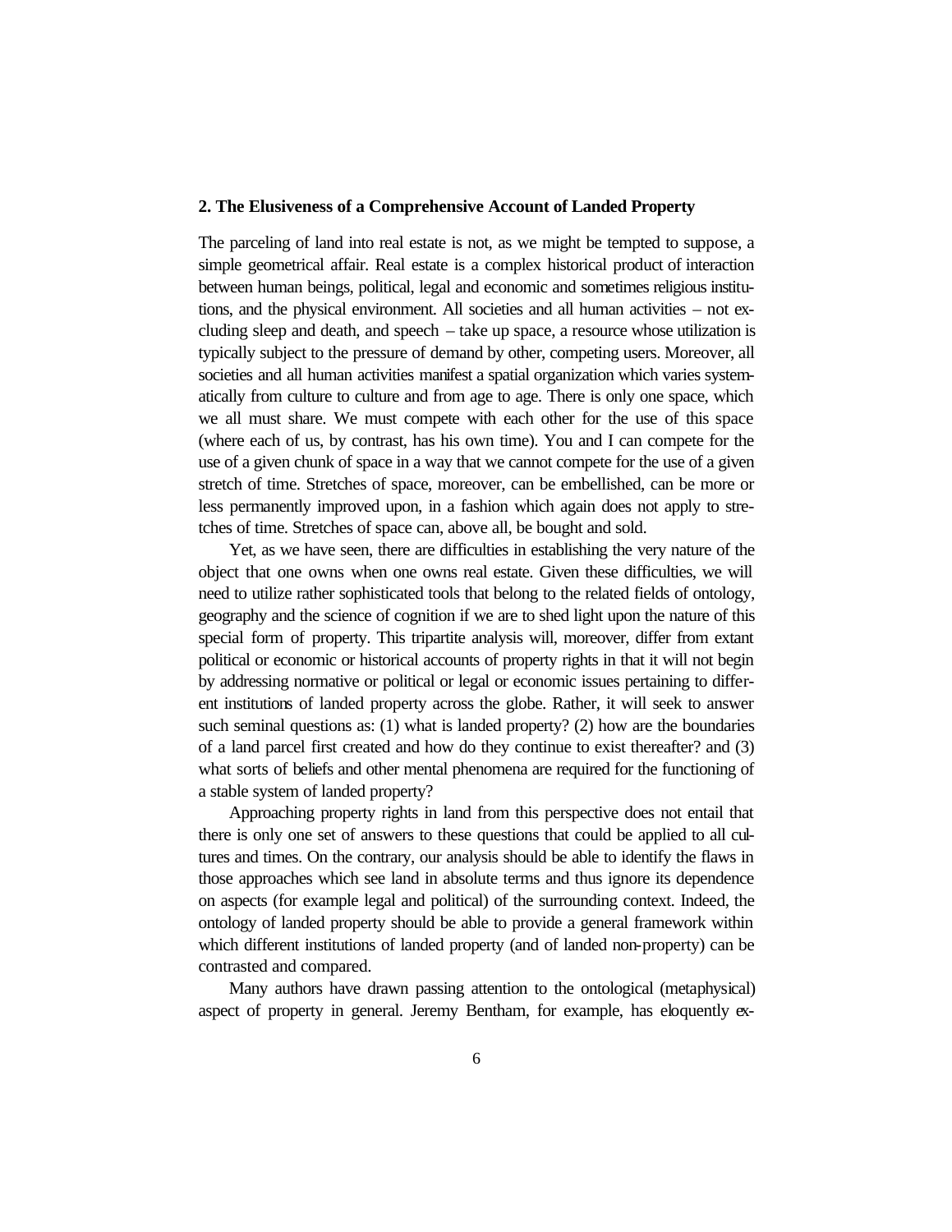pressed this characteristic in the following way: "There is no image, no painting, no visible trait, which can express the relation that constitutes property. It is not material, it is metaphysical; it is a mere conception of the mind" (1958, p. 172). Yet, in spite of the obvious metaphysical import of property, few comprehensive analyses of property, and even fewer comprehensive analyses of *landed* property, have been attempted. When does a given land parcel begin to exist? When is a land parcel, at some given time, genuinely identical with what is putatively the same land parcel at another time? How are our answers to these and similar questions affected by the possibility of physical changes in the land itself, or by political changes in the corresponding or surrounding cultures, or by change in occupancy of the land or in the claims made upon it by others? Some of these issues have analogues in philosophical discussions of the ontological status of works of art and of other cultural entities (Smith 1988, Ingarden 1989, Thomasson 1999), as also to philosophical treatments of personal identity and to the debates between proponents of ontological and epistemological theories of vagueness. Some of them can be best addressed by employing the tools of geography, others by employing the tools of the cognitive sciences. Some of them, on the other hand, belong to a new territory: the ontology of legal entities.

Virtually all existing analyses of property ignore important aspects in the comprehensive analysis of property of the type we recommend. Consider the first few sentences of Andrew Reeve's otherwise highly informative survey of the philosophical dimensions of property:

Property undoubtedly has a central place in arrangements surrounding social life, a place so central that some writers have claimed that it is impossible to imagine anything which could be called a society without some property institution. A moment's thought suggests that property is a key element of an economic system, a major concern of the legal system, and a focus of political dispute (1993, p. 558).

This passage neatly captures the different perspectives from which property is typically analyzed: political, legal, and economic. Full-blown treatments of property rights also tend to focus upon this or that aspect of property rights in general. These treatments typically fail in two ways. First, they fail to isolate property in land in a straightforward way (this is so even when, as is frequently the case, this is what the authors of the works in question have in mind: the problem is that they are not always aware that they are indeed talking exclusively about property rights in land). Second, they fall short of the comprehensiveness that an analysis of landed property demands.

The sorts of questions we find in standard treatments are as follows: What is the justification of property rights? What are the economic or welfare or equity implica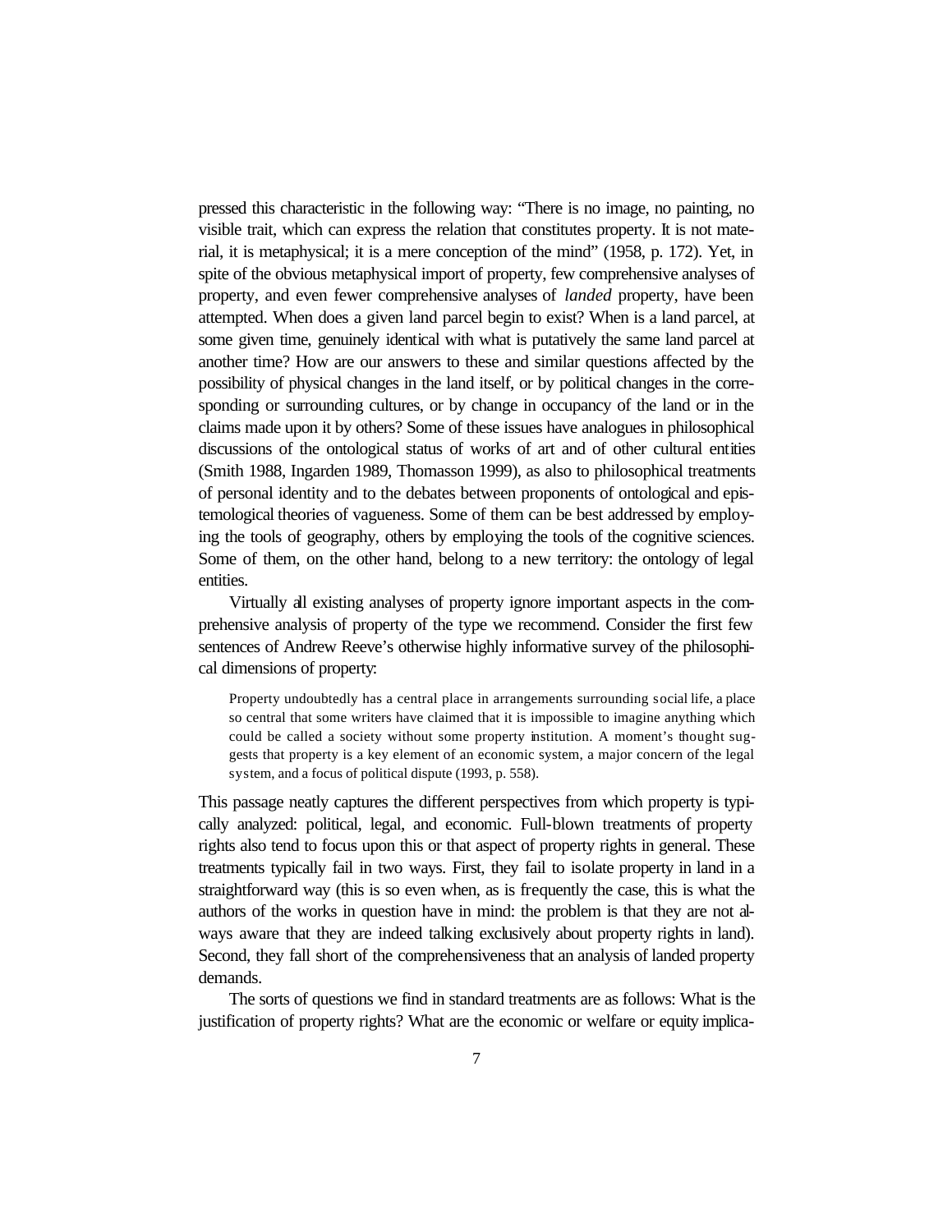tions of this or that system of landed property? How should existing systems of property rights be reformed in order to achieve this or that ideal? There is no doubt that these questions are important. It is our thesis here, however, that they can be answered only when a prior, robust understanding of the underlying objects has been gained. This means establishing, for example, what is the difference between a land parcel and raw land, and what is the difference between owning and possessing. (Analogously, one might argue that questions of ecological ethics can be satisfactorily addressed only if we have a prior, ontological, geographical and cognitive analyses of concepts such as 'environment', 'ecosystem', 'environmental protection' and the like.) In addition to the concern with geographical, ontological, and cognitive aspects surrounding landed property, the approach that we recommend here is characterized by its attempt merely to describe the phenomena it investigates. Normative issues surrounding landed property are no doubt important, but again: they can be adequately addressed only once the logically prior descriptive task is carried out in earnest. The analysis of landed property we recommend should thus provide a neutral vocabulary also for the discussion of normative and evaluative issues and for the unprejudiced and unblinkered comparison of different institutional and cultural arrangements concerning land. (Often, clashes between different systems of landed property are difficult to resolve simply because of the absence of a neutral common framework, a *lingua franca*, as it were, which would allow communication between the different systems.)

This descriptive and comprehensive analysis of landed property of the sort we envisage is not, though, without immediate practical implications. The economy of many countries suffers, for example, due to the fact that those countries espouse property systems in which some basic ontological, geographical or cognitive aspect is flawed in such a way as to make an intelligible and efficient method of *land registration* impossible. While landed property is not the only sort of property regarding which transactions are typically registered – this holds too for example of transactions involving cars, ships, planes, radioactive material – landed property is still the paradigmatic case of an object of registration. This is because in these other cases registration is a matter of political or economic efficiency or of public safety. A car is a car, whether it be registered with the Department of Motor Vehicles or not. In the case of land, in contrast, the very nature of the objects themselves, as we shall now see, is such as to require registration – and then if this registration is not forthcoming, or is forthcoming only in some deficient form, then the object itself is thereby detrimentally affected (Zaibert 1999).

The requirement of registration belongs to the essential core of landed property. The registration of landed property has two elements or stages. First is the registra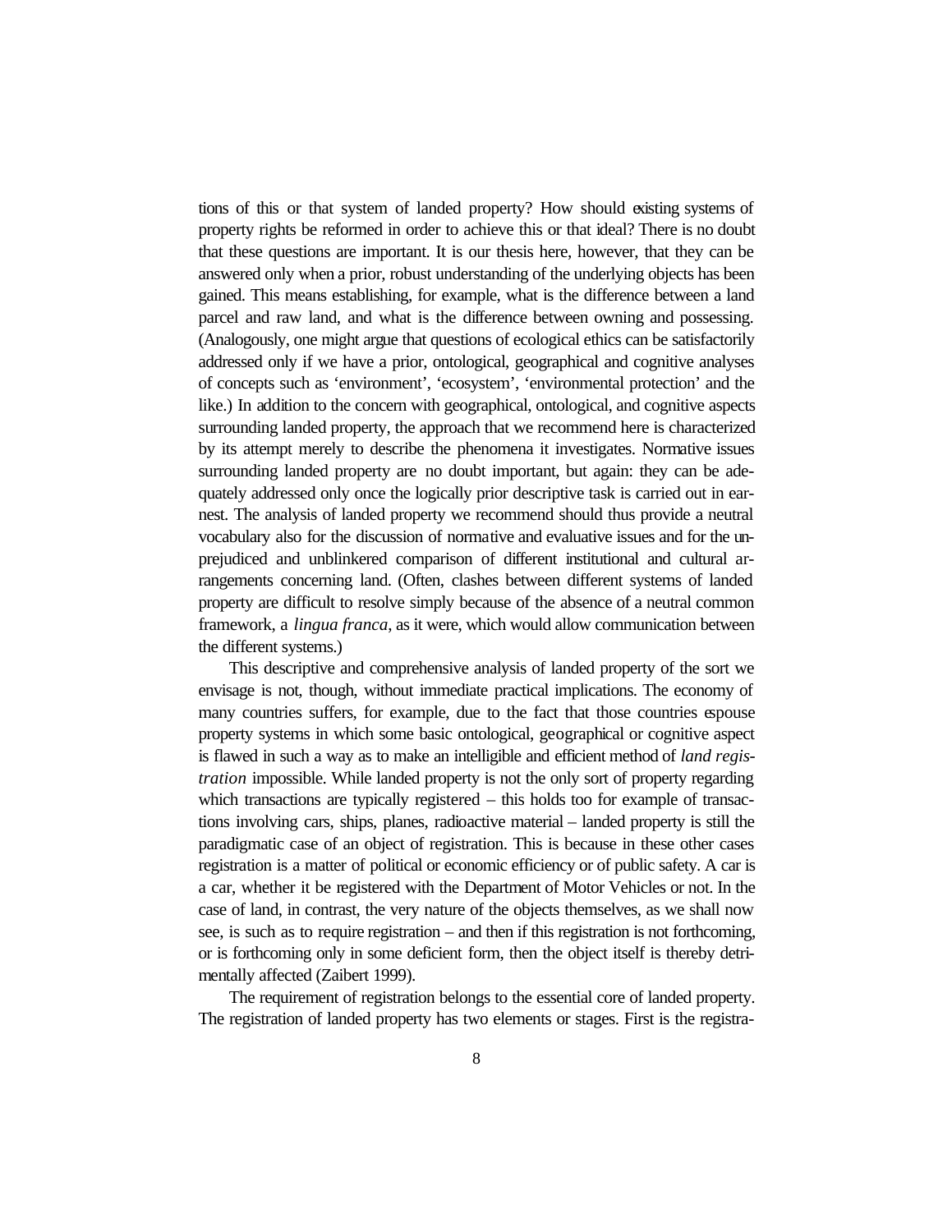tion of deeds, that is, of the specific transaction that is carried out when you buy, sell, or lease a piece of landed property. Second is the cadastral registration, the making of an entry in the *Grundbuch*, which is the registration of the very entity to which the transaction (of buying and selling, etc.) relates. (Bittner *et al*., 2000) This second element in the registration of landed property is absent in relation to property rights of other types, since the boundaries of cars, ships and planes (and even – at the level of granularity that is here pertinent – of portions of uranium) are not open to doubt. A cadastre of ships, or, *a fortiori*, of shirts or hats, simply makes no sense. But a system of property rights over land not backed by a system of cadastral registration (together with a registration of deeds or title) would make no sense either. If the cadastre decays, or is destroyed, or is put out of action by government edict, then the corresponding system of property rights is, in tandem therewith, deleteriously affected.

One pertinent analysis of human uses of space which deviates from the typical normative approach described above is that of E. T. Hall, who points to interesting aspects of the way in which humans interact with the territories on which they live and work. Hall's studies of cross-cultural differences regarding the treatment and conceptualization of space gives rise to the new discipline of 'proxemics'. Unfortunately, however, his work issues not in scientific analysis, but rather in a list of picturesque and somewhat amusing tidbits. Hall (1966) discusses, for example, differences between Western nations and their respective psychologies of space, for example between British, German, French, and Arabic conceptualizations of intrusion, privacy, spatial order. Hall uses these differences in an attempt to explain different habits regarding the volume at which people speak, their patterns of eye movement, their tone of voice when talking on the phone, their policies regarding behavior on the threshold of offices or homes, and many other curiosities. While Hall succeeds in presenting arguments which indicate certain connections between proxemics and systems of landed property, his principal focus is on cognitive cultural differences without regard for how these differences relate to geography and ontology.

A catalogue of the different ways in which different cultures divide, categorize, and conceive space is of course of value. But it can be of scientific import only if it is built up against the background of an ontological understanding of what the relevant geospatial objects are towards which our human conceptions and habits are related. Ontologically well-fouded empirical studies of human spatial cognition are still in their beginnings. (Mark, Smith and Tversky 1999; Smith and Mark 1999, 2001) We can already see, however, that there is a core (or 'primary') theory of the geospatial domain which is shared in common by non-expert subjects in different cultures, and which serves as the tacit basis, *inter alia*, for their interactions with the phenomena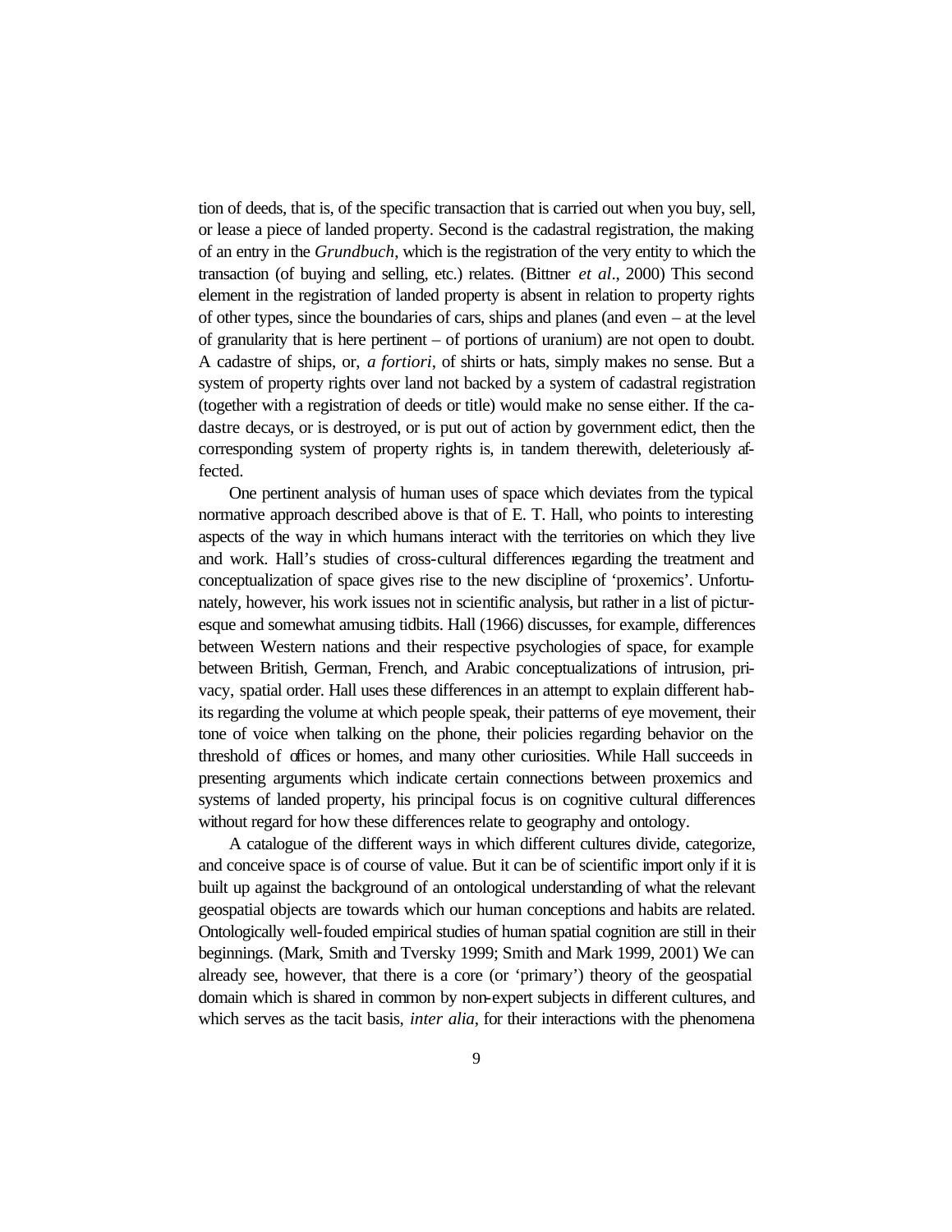of real estate.

A more substantial body of work does of course exist in the legal literature dealing in non-trivial fashion with issues of landed property and the law. While approaches such as Hall's emphasize the cognitive aspect to the detriment of the geographical and ontological aspects, typical legal approaches, overlook all three dimensions of landed property and pursue exclusively issues of a normative, pragmatic sort. Comparative legal approaches are focused overwhelmingly on the pragmatic interests of lawyers; they therefore tend to underestimate theoretical distinctions and similarities; very rarely do we encounter the attempts to establish a general theory of the institutions compared. Most commonly, analyses in comparative law are carried out with forensic goals; they are comparable to travel guides, designed to allow a lawyer from one culture to gain some vicarious familiarity with the legal institutions and practices of another.

In attempting to construct a general ontology of land and real estate we confront familiar issues pertaining to the nature of rights in general and of property rights in particular. But we also encounter hitherto unnoticed questions relating to the identity conditions of land parcels and associated entities. We shall now attempt to show that these and related questions can be addressed.

### **3. On the Nature of Landed Property**

The space of landed property is *human* space. By that we mean that real estate is a product of the deliberate or intentional activity of human beings. In this regard, parcels of real estate are indeed similar to works of art. Moreover, the familiar distinction between aesthetically pleasing natural objects (such as sea shells and butterflies) and works of art (such as Michelangelo's *David*), corresponds rather neatly to the distinction between bare physical land and real estate. Both works of art and real estate are the result of human intervention: in the case of works of art it is creativity which sparks the human intervention; in the case of landed property it is (*inter alia*) socio-economic needs.

The most primitive relationship between human beings and land (and for that matter, between human beings and things in general) is that of *power* (dominion, faculty, authority over). It is for the sake of the resulting power over land that social groups become sedentary, that wars are fought, and that nations are built. Of course, we can also have power over other things which are not land, such as toothbrushes, guitars, books, pets, and so on. But nations are not built, wars are not fought, and nomadic ways of life are not abandoned, for the sake of power over these other sorts of entities. When a given power is recognized by the state it becomes a right.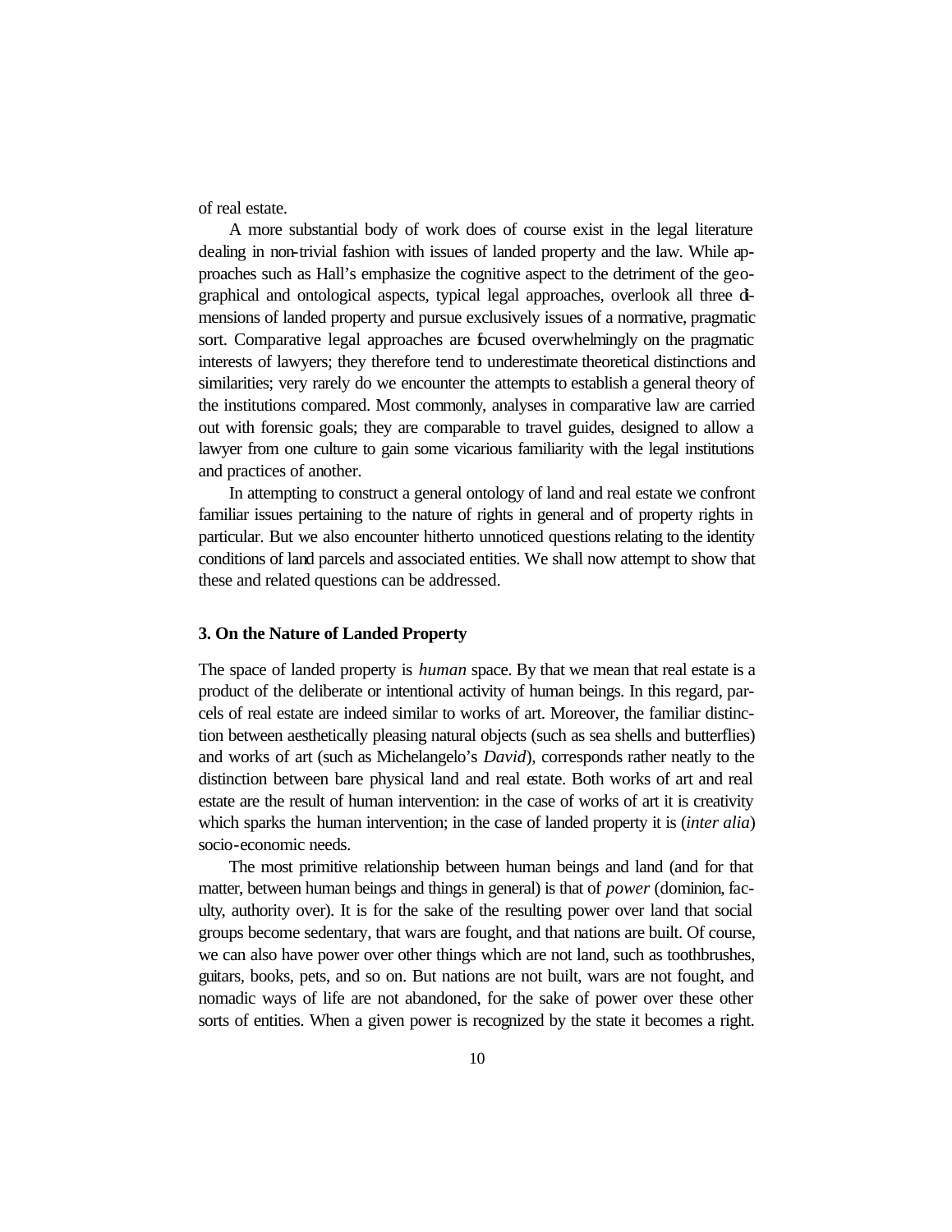(This, at least, is the view which we shall here assume for the sake of simplicity of exposition.) One could of course have rights over a given object without associated powers, and of course *vice versa*. John might have the right to use his car, say, though since it has been stolen, he lacks the power to use it; Susan might have the power to use her neighbor's car, though she does not have the right to do so. The standard view in political philosophy is that property rights are *absolute* in this sense: that the holder of a property right has, as the slogan puts it: the right to use and abuse the thing owned. Pipes points out that this slogan is, technically speaking, a mistranslation of the Latin "*jus utendi et abutendi*" which means rather: the right to use and to consume (1999, p. 11). There is a reason why the slogan has been mistranslated, however, which results from a tendency to emphasize the absolute, unlimited character of property rights. It is this absolute character of the property right which is at work in jurisdictions such as that of Japan, which are affected by strict policies of rent control and of security of tenants' rights. When someone rents a property in Japan, this may mean that he cedes virtually all his rights in this property to his tenant, but the residual property right in the property itself – the absolute right – he nonetheless keeps to himself. This absolute character of rights is however crucially affected by the fact that whatever rights one has over a given object are mediated by the state's intervention. We shall return to this issue below.

Property is often conceived, à la Hohfeld (1919), after the model of a bundle of sticks. Each stick in the bundle signifies a particular right or power: a right to use, a right to possess, to sub-divide, to rent, to build upon, to enjoy the usufruct from, and so on. An owner can, in certain cases, sell or give away specific rights, or see these rights removed, divided, or amended by the force of others. Our practical dealings with landed property in cases where the sticks have dwindled or been transformed in this fashion can be a very complex matter. It is important to point out, however, that the absolute property right itself is in no way affected by this dwindling of the rights (or powers) that make up the property right. This means that Hohfeld's 'bundle' analogy is in fact not quite correct, though we shall often find it useful to employ Hohfeld's terminology nonetheless. As Reinach has eloquently put it:

If property were a sum or unity of rights, it would be reduced by the alienation of one of these rights, for a sum necessarily disappears with the disappearance of all its parts. But we see that a thing continues to belong to a person in exactly the same sense, however many rights he may want to alienate; it makes no sense at all to speak of a *more* or *less* with respect to belonging. The *nuda proprietas* in no way means that the owning "springs back to life" once the rights transferred to other persons have been extinguished; the thing rather *belongs* to the owner in the interval in exactly the same sense as before and after … This is the essential necessity which underlies the so-called "elasticity" or "residuarity" of property and which can hardly be reasonably considered as an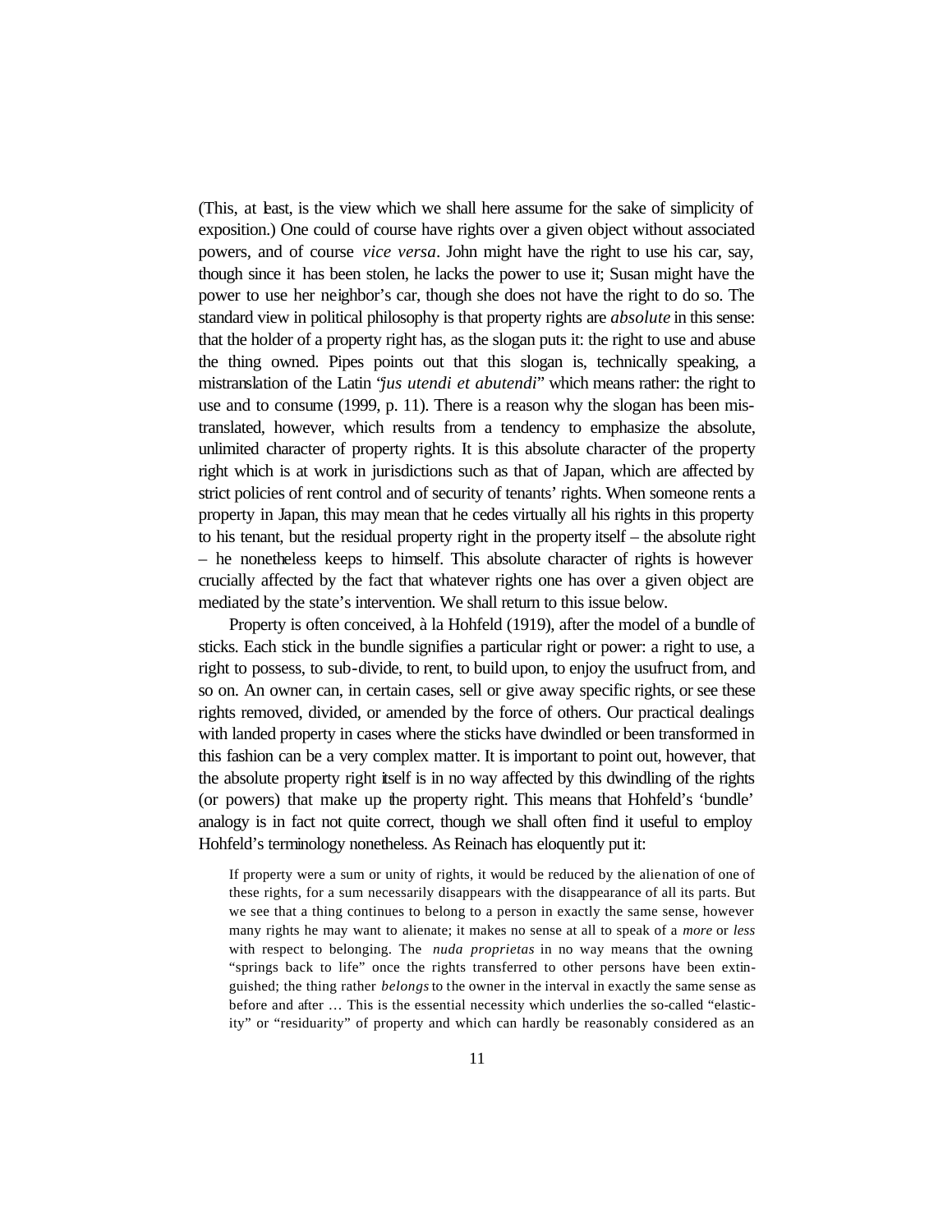## "invention" of the positive law (1987, p. 56).

Each of the sticks that make up the property right can, in principle at least, be the object of negotiations independently of the remaining sticks in the cluster, and whatever the outcome of such negotiations, the property right – the absolute relation of belonging – remains ontologically speaking intact. Someone can give away some of the sticks without giving away his property over the thing in question. Thus it is not uncommon to see cases in which someone has given away (or has had taken away) virtually all the sticks in the bundle (in the case, for example, of the possession of his land by squatters); but even then, however, his residual property right over the thing itself remains.

This is a peculiar situation. Someone who has given away all or most of the sticks in the putative bundle stands, to all practical purposes, in no relation to  $-$  he holds no power over – the thing in question. What is the point of holding someone to be the owner of a thing if that someone has no substantive right over the thing, and cannot use, sell, sub-divide, or possess it? Well, for most objects, things like toothbrushes, shirts and hats, there does indeed seem to be no rationale for holding the owner of a toothbrush to still be the owner even after he has given away all his rights over it. But landed property is different; it may make sense to subdivide and lease a plot of land, and to guarantee the fulfilling of certain obligations with regard to some of the subdivided plots of land, and to give the usufruct of those plots of land to someone else – and yet still want to remain the owner of that plot. This is above all the case because of the enduring character of land (as contrasted with hats or shirts), so that one may have the intention (or conceive that one's heirs may have the intention) of recuperating many or all of the sticks at some point in the future. Antarctica is, incidentally, a somewhat analogous case in the plane of international law: its parts are owned by separate nations, yet these separate nations are not allowed to exploit the corresponding parcels of land in any way, since only scientific research is permitted by treaty. The Moon, at this writing, is subject to similar treatment.

#### **4. The Special Case of Property Rights in Land**

Some political discussions regarding property rights do indeed recognize the distinction between landed and other forms of property. For example the Henry George movement called for the institution of a 'single tax' on land, on the grounds that one cannot legitimately own naturally occurring resources, but can only have rights to the value one adds through one's work – a proposal that has been endorsed in our own day by Hillel Steiner (1994). And as Richard Pipes reminds us, John Stuart Mill,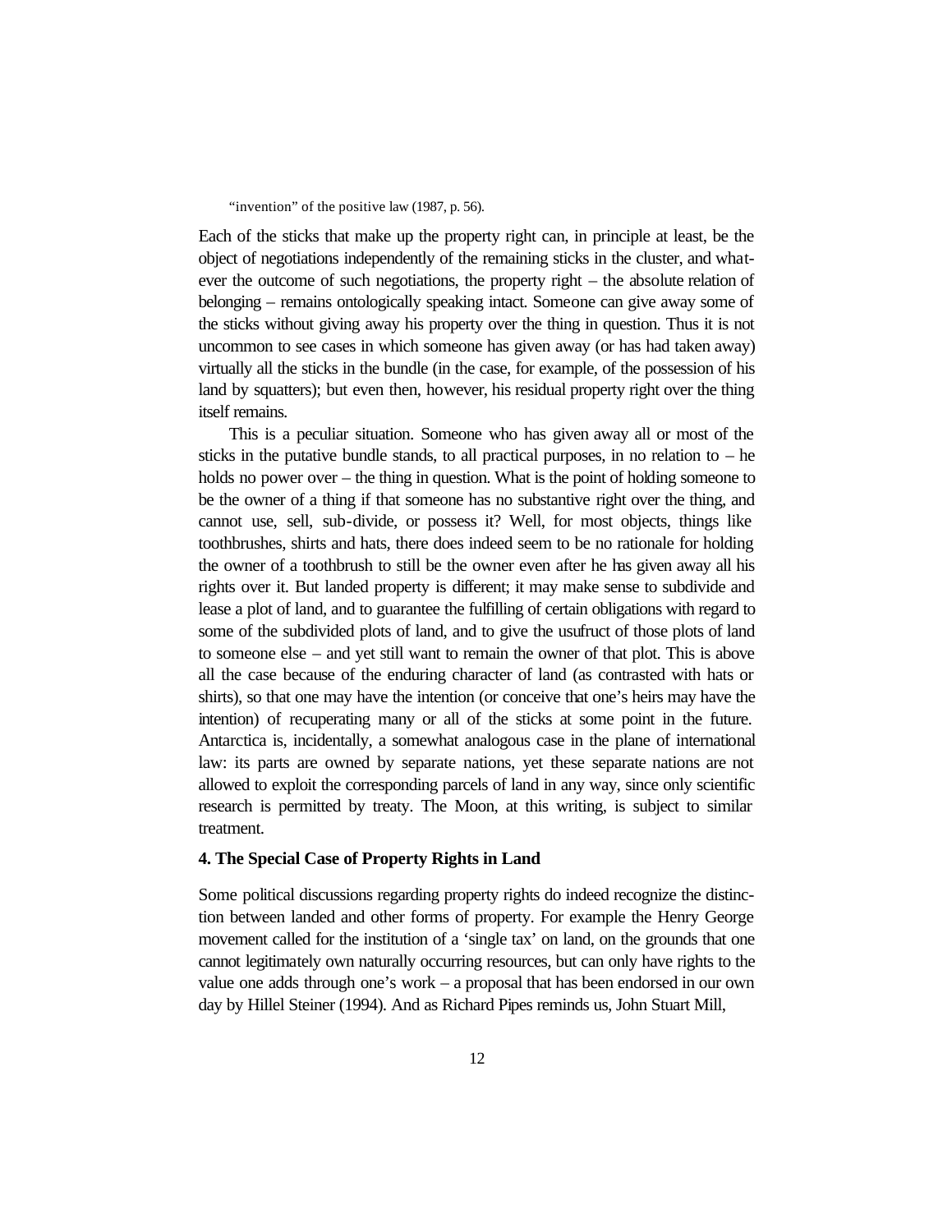questioned whether land should be treated as merely one particular form of property, on the grounds, first, that no one had made it, and second, that whereas in creating movable wealth one did not deprive one's fellowmen of an opportunity to do likewise, in appropriating land one excludes others (1999, p. 57).

The contrast drawn by George is far from being absolute, however. Thus it may take work (and the adoption of considerable risks) to discover natural resources such as gold, and land, and if all natural resources were to count as common property, then much of this work (and risk) would not be forthcoming. Mill's criterion of excludability is on the right track. But it captures only part of what is, from the ontological point of view, a much more complex phenomenon. For excludability is only one of the many rights in the bundle, and we want to argue here that land is different from other forms of property for reasons which have to do with features of this bundle as a whole.

The bundle of property rights in land has first of all the elastic or residual character that has been referred to already above. Such elasticity is manifested to some degree in other spheres, for example in the car rental or equipment leasing markets. But it still seems odd to suppose that someone might give away the right to use a washing machine or toothbrush for long periods of time while retaining title to the goods in question. In most such cases it seems that, when someone gives away a specific stick from the bundle, then he is actually giving away the full right of property over the object in question.

Two interconnected reasons explain why it is especially in the case of landed property that this residual character is essential. First, some types of negotiations relating to the sticks in the bundle make practical sense only in relation to landed property. Although the owner of, say, a painting, or a car, strictly speaking has the right to subdivide it, it seems unlikely that he will ever seek to exercise this right.

Second, it is primarily in landed property cases where the mentioned maneuvers (subdividing, commercializing the fruits of, etc.) are commonly carried out, precisely because there are here more sticks in the bundle, and they are more varied and complex than in relation to other types of property. Leasing, time-sharing, owning shares in a social club, borrowing, sub-dividing, using as collateral are examples which demonstrate just some of the possibilities here. And because of the central economic importance of land as the presupposition of all other human activity, it is only in the cases of landed property that correspondingly complex legal institutions have grown up in reflection of the different dimensions of rights involved.

Consider, for example, my property right over my watch: it is easy to see that the bundle of sticks which comprises this property right can only be altered with difficulty – and even then still only partially. Can we meaningfully talk, here, about sub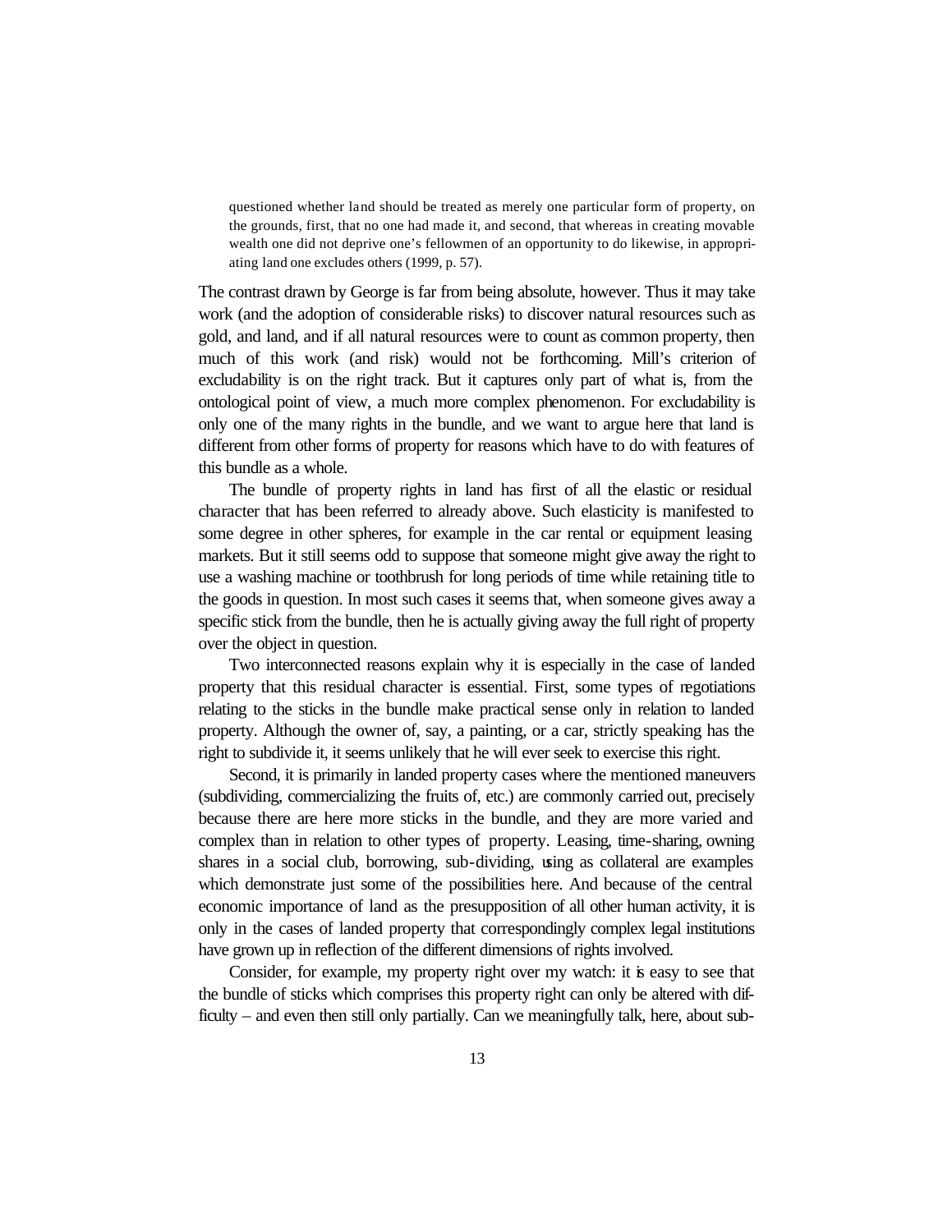dividing, or building upon a watch, or harvesting the usufruct therefrom? What purpose could be served by giving away the possession or the use of the watch while maintaining ownership over it? The age-old aphorism 'possession is nine tenths of the law' is, under this light, exactly right.

A further important reason for the differences between landed property and other types of property turns on the special geographic dimension of the objects of property rights in land (Smith 1995). The idea of a parcel of land is in greater need of ontological clarification than is, say, that of a watch or a lawnmower. A parcel of land has fiat boundaries. It needs to have its boundaries provided for by some associated human institutions. A full-blown ontological analysis of real estate must provide an account not only of the precise make-up of the bundle of sticks which comprises a property right in general, and of the accompanying institutions for example of boundary maintenance and title and cadastral registration, but also of the structure of that rather problematic entity which is a parcel of land itself. Such analysis must also provide an account of the interplay between these three dimensions – and this in such a way as to do justice also to the differences between different human cultures. The analysis in question must have at least the following components, each one of which will be seen to have been at work in the arguments above:

- a) When someone owns a parcel of real estate, then there is a certain portion of the surface of the earth to which he is related.
- b) This portion of land must have the character of an enduring object which at least when considered on the scale of human events – endures permanently.
- c) This portion of land must have definite, known (or at least knowable) boundaries.
- d) The portion of land must be such that the owner, and in principle others, may gain (legal and physical) access.
- e) Real estate gives rise to neighbors. There are no neighbors where there is raw land, simply because they are no boundaries in raw land. Even the so-called bona fide boundaries – those obvious discontinuities on the surface of the earth, such as coastlines, mountain ranges, rivers, etc., are not boundaries in the sense which pertains to the ontology of real estate – until someone considers them to be so.
- f) Parcels of real estate have different conditions of identity than do raw land. I might exchange all the soil in my land in New York for the soil in your land in Delaware, yet I would still be the owner of real estate in New York and you in Delaware.
- g) A parcel of real estate is multi-layered in the sense that there are ontologically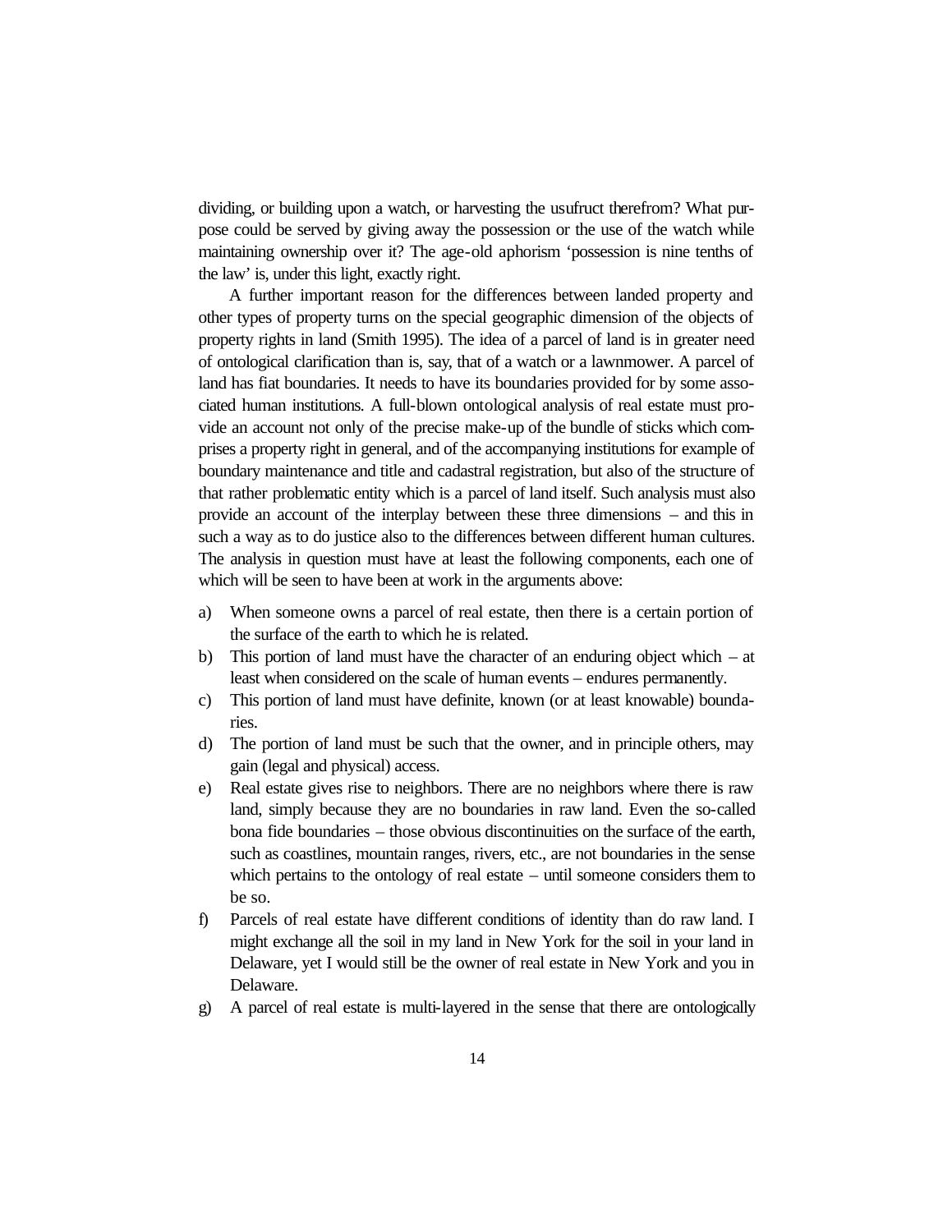distinguishable aspects of what is, from a geometrical point of view, identically the same piece of land. There are layers of geology, of archeology, of history, of ecology, of rights of way, and so on, and the state can own (or have property rights in) some or all of these layers even in those circumstances where a private person is the ostensible owner of the plot of land simply conceived.

- h) A parcel of real estate is a three-dimensional solid which includes regions above and below the surface of the earth itself. As an owner of a parcel of real estate I must for example have the right to prohibit my neighbor from building a structure that would invade the space above my land. This feature illustrates most clearly the institutional character of real estate. For even in regard to pure geometry, the specification of the height and depth of the relevant threedimensional solid differs fromculture to culture. In the United States, for example, the owner of a given parcel in fact (and in law) owns a cone-shaped region of space projecting from the center of the earth and reaching upwards (roughly) as far as the ear can hear. In other places these determinations are effected in different ways. One of the specific prerogatives which the state has in Latin America is that it owns the whole of the subsoil in the country, no matter who owns the surface of the land.
- i) The boundaries of a land parcel are affected by a factor which we might call crispable vagueness – that is by a vagueness that can, where necessary for practical reasons, be alleviated by institutional fiat or by negotiation. (Smith, this volume) If someone owns a land-parcel in Venezuela, and finds gold some few inches below the ground, this gold becomes the property of the state. Of course, this presents the state with the problem of determining how to fix the boundary between the surface and the subsoil. It seems odd, to say the least, that a hand-made hole of merely a few inches constitutes a penetration in the state's exclusive property. Note that the problem faced by even developed institutions of property law in providing a clear demarcation of such a boundary is analogous to the problem of drawing a line between, say, territorial and extraterritorial waters. Fiat crisping will occur only where it is of practical importance. Cadastral and title registration, for example, is much more precise and reliable in countries, such as Switzerland or Austria or Holand, were land is scarce, than it is in the US or Australia or (presumably) Siberia.

## **5. Property and Sovereignty, or: The Englishman's Home …**

It is clear that the owner of a piece of land has some power over it: it is not clear, however, exactly in what this power consists. Other familiar powers over land come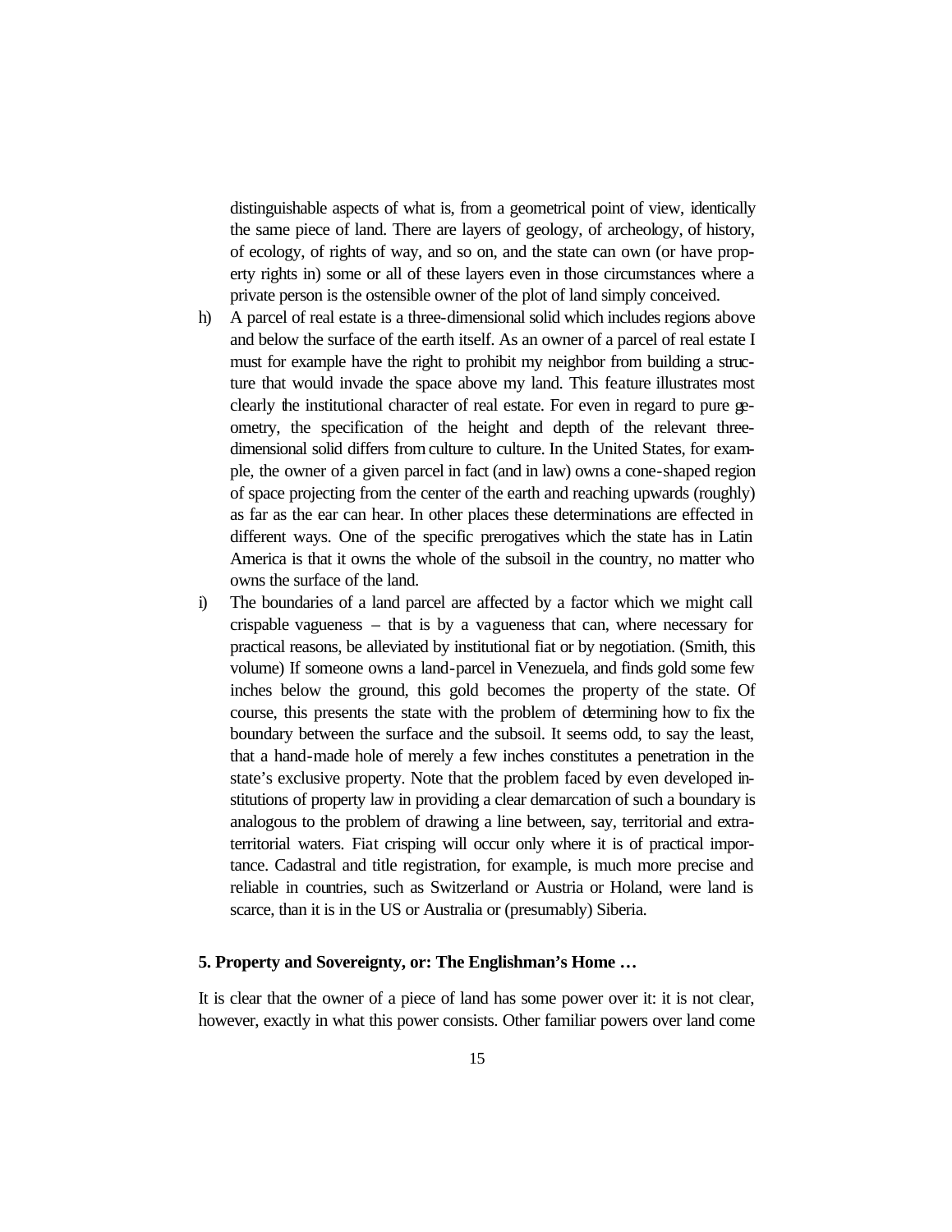to mind, such as, for example, the power that the state has over land, even when that land is privately owned, or those powers over land arising when someone has leased a given parcel of land. The state always keeps some rights to itself, for example through zoning laws which regulate how a given portion of land can be used. The state can declare a certain piece of land of public interest and it can buy it (expropriate it) forcefully from its owners, etc. That it is not always easy to comprehend these different powers turns at least in part on the fact that they have traditionally been viewed as belonging to the subject-matters of separate disciplines. Morris Cohen, echoing Montesquieu, has put it succinctly:

Property and Sovereignty, as every student knows, belong to entirely different branches of the law. Sovereignty is a concept of political or public law and property belongs to civil or private law. This distinction between public and private law is a fixed feature of our lawschool curriculum (1927, p. 8).

The distinction between public and private law is so ingrained in contemporary academic culture that it will come as a shock in certain circles if we propose, now, to treat all powers over land on an equal footing, regardless of whether they arise in the public or private spheres. If we are right in this proposal, however, then the foundations of the institution of real estate will lie as much in the dimension of (different kinds of) power over land as they do in the physical dimension of land itself. Hence a general ontology of real estate will require in turn a general theory of all of the specific powers over land that can obtain in different cultures.

Our proposal is that there is a certain fundamental feature of landed property which is prior to all the contingent and a posteriori distinctions between powers or dominions of different sorts. This means also that the standard distinction between public and private law is inadequate for the purposes of an ontology of landed property. Two arguments can be given for this proposal.

First, the given distinction, if it has application at all, certainly cannot be applied in every case. Above all, the idea that there is such a wedge between the two realms does not do justice to the state of affairs in earlier times. In feudal Europe, for example, the distinction between powers over land that arose from sovereignty and powers that arose from property *simpliciter* was not clear at all. The separation of sovereignty from property had not yet taken place. As Morris Cohen puts it for the case of medieval England: "Ownership of the land and local political sovereignty were [in this period] inseparable" (1927, p. 156). Leopold, the King of the Belgians, was also the *owner* of the Congo. Otto Brunner has analyzed the cases of Austria and Germany in this spirit, as follows:

In Germany, as we like to say, the modern state developed at the level of the individual ter-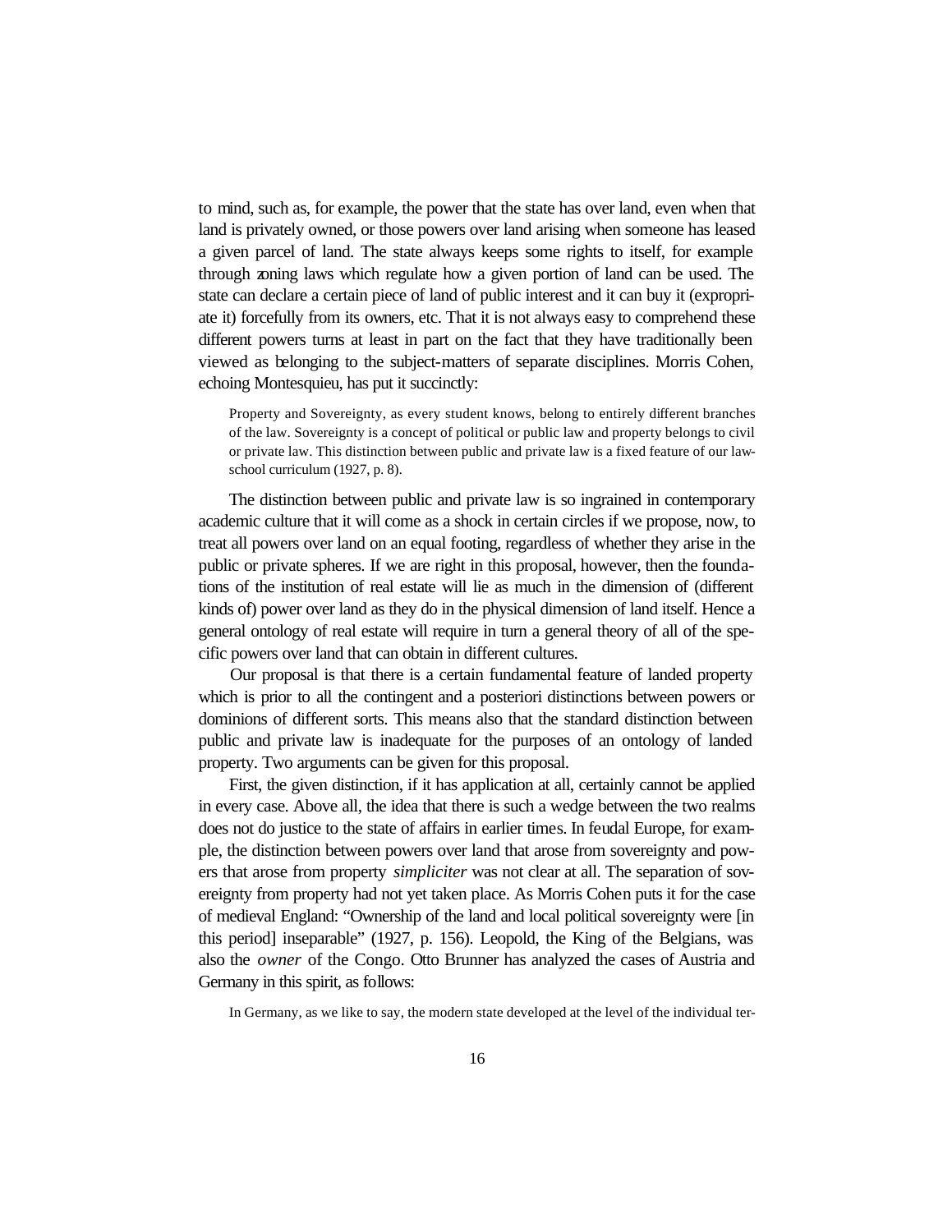ritories, not at the level of the empire. German constitutional historians trace these territories back to the late twelfth century, with the appearance of the territorial lord or prince (the "*princepts terrae*" or "*dominus terrae*") … A territorial prince's lordship, originally a complex of diverse rights joined together in the hands of a lord, gradually became a unified whole. Beginning around the fifteenth century, the prince developed a unitary governmental power that transformed the medieval *territorium* into the "territorial state" of the sixteenth century (1984, p. 139).

The complex of diverse rights enjoyed by the medieval prince was composed of rights some of which we would nowadays consider to belong to the sphere of public law and some to the sphere of private law.

Second, such a sharp distinction between the public and the private spheres hinders the understanding of those non-Western ontologies of landed property in which this distinction plays little or no role. In fact, a tension between unbridled allodialism, i.e., absolute power over land, and the tendency towards some form of (Marxist) abolition of private property is visible in most cultures and in most eras. A general ontology of land and real estate of the sort here envisioned can help at least to understand this tension.

Regarding the tension between allodialism and extreme governmental interference over privately owned land in Anglo-Australian jurisprudence, Brendan Edgeworth has stated the following:

The feudal imagery of English constitutional theory postulated the sovereign as the only true public person. As Michael Walzer describes it, "All other men and women [are] private, limited in their function, dependent, members of the body politic only because of the unifying role of the king". Ordinary citizens, or, rather, subjects as they are more accurately and conventionally termed in monarchical constitutional theory, are analogously in the sphere of property law, mere "tenants" holding of a superior lord. The French phrase captures the condition perfectly - *Nulle terre sans signeur*, no land is without an overlord (1994, pp. 413–414).

What a comprehensive analysis of landed property would reveal is that the owner of landed property holds some rights over a certain plot of land. These rights need not be only rights which belong to the socially constructed sphere of the 'private'. There have been times, and there continue to be places, where the owner is *eo ipso* the sovereign. As noted above, in most Western modern cultures, no matter how individualistic and respectful of property rights, some rights over land are still kept within the state. For example, if the government needs a specific plot of land to build, say, a highway, it can expropriate that plot of land (after paying its owner a more or less fair amount in compensation). Moreover, owners of plots of land have to respect all sorts of ordinances which regulate the type of edifice they can erect upon their land. Comparing the sorts of rights that different conceptions of property in land exhibit is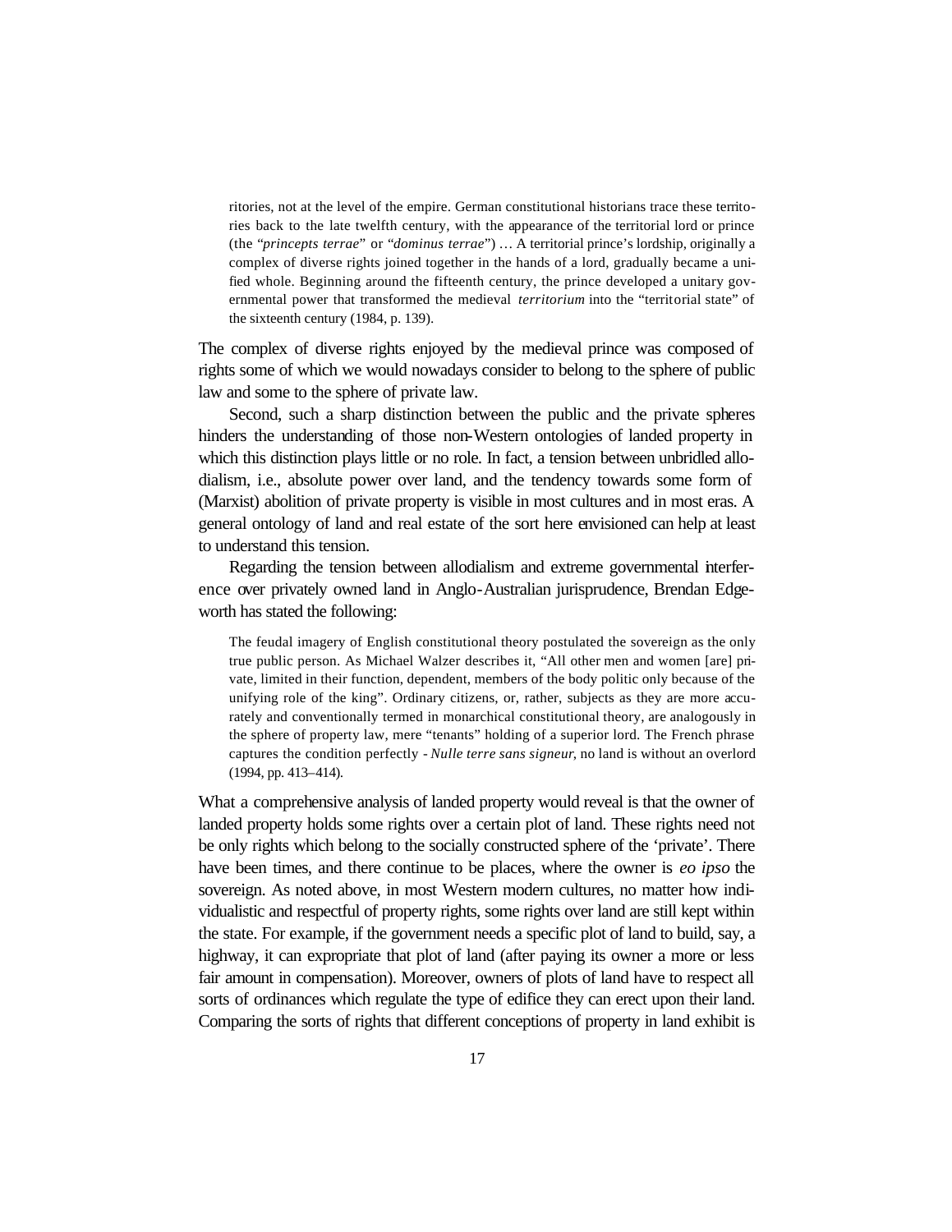indeed a valuable way of measuring degrees of freedom in different societies. But even in the freest societies, absolute power on the part of the individual over his plot of land is not a feasible scenario.

## **6. Epilogue: Collective Intentionality and the Geography of Landed Property**

Recall Rousseau's famous dictum quoted at the beginning of this paper. It is not only fencing off that is important; important also is that people *believe* that the person who fenced this plot of land is also the one who actually owns it. Collective intentionality is necessary for the existence of landed property.

A recent and powerful attempt to apply ontological tools to the analysis of unorthodox entities is carried out by John Searle in his *The Construction of Social Reality* (1995). Searle draws a distinction, first of all, between brute facts and institutional facts. Brute facts are those facts which exist independently of human conventions. Institutional facts are characterized by Searle as follows: that, as a consequence of human convention, some power is given, taken away, or in some way transformed. Searle does not distinguish between rights and powers; as a matter of fact, whenever he speaks of powers in the realm of institutional facts he really means rights in our sense (for having a power, in our sense, is typically a matter of brute facts). For the moment, nonetheless, we shall follow Searle in stating that the primitive term in the creation of social reality is power.

All institutional facts require collective intentionality. That rectangular bits of paper count as money requires that there is a group of people who believe that they are money. (How large this group of people needs to be is a difficult problem which Searle does not discuss.) That Susan is French, that Manuel is Mexican are institutional facts, insofar as nationalities require collective intentionality. (That two plus two equals four is a brute fact, since it does not require collective intentionality.) That someone owns the shirt he is wearing requires collective intentionality, and so does the fact that someone owns a plot of land.

The case of owning a plot of land, the case of landed property in general, requires collective intentionality in more ways than other forms of property. There is a sense in which the existence of any right whatsoever requires collective intentionality. Unless one believes in the existence of natural law, say, or of human rights which exist independently of any human intervention, any right requires that people believe that it is indeed a right. We admitted that there are property rights that someone might have over the shirt he is wearing. The only aspect of this situation that requires collective intentionality is that the person actually owns the shirt. In the case of prop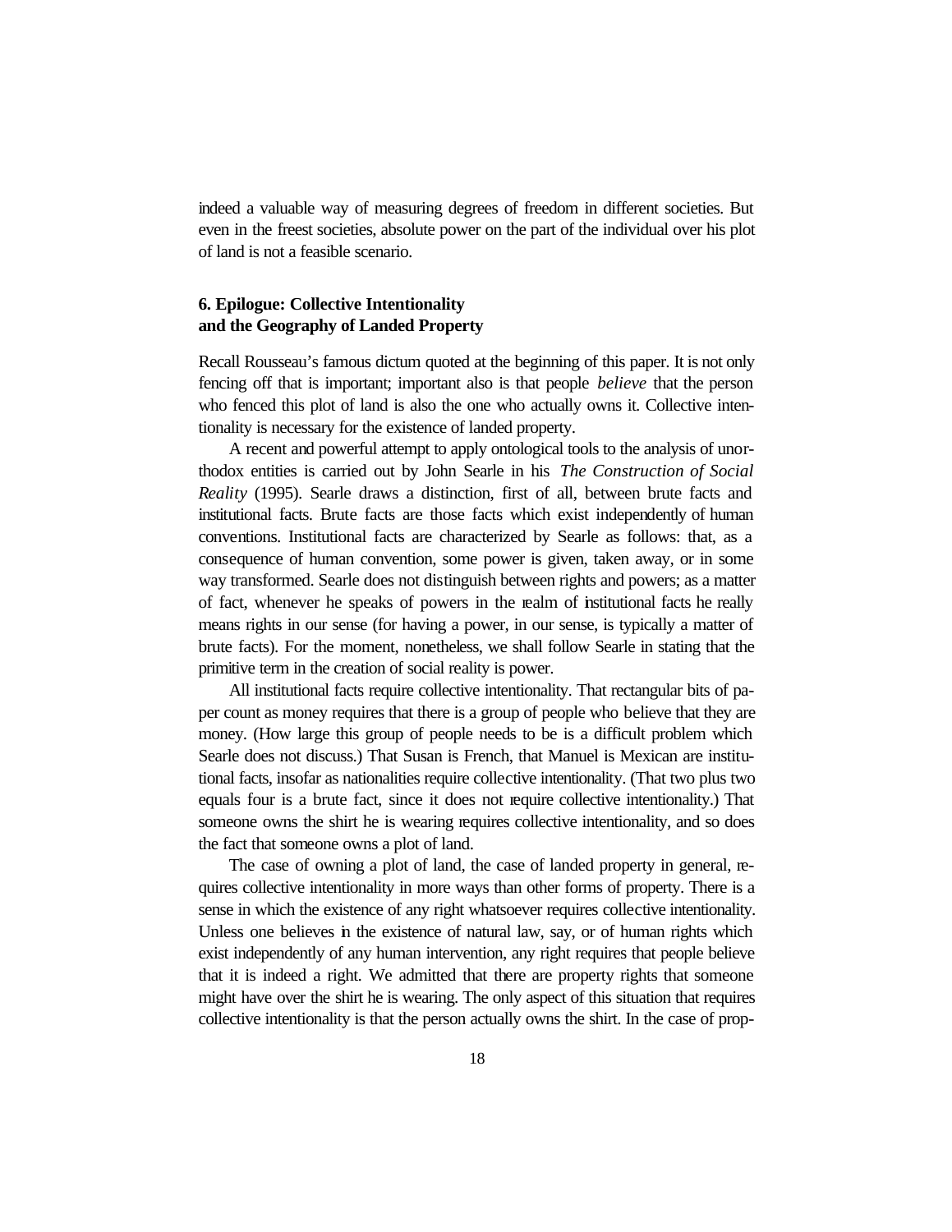erty in land, however, collective intentionality is required not only at the level of whether or not the person owns the land but also with respect to the existence of the very plot of land itself. It is not only the property right itself that requires collective intentionality, but also the object over which the right falls.

We suspect that this explains Rousseau's characteristically malicious suggestion that the people who would believe that the plot of land is indeed the property of the person who fenced it off are simpletons, dupes. It would have been less easy for Rousseau to make this same point in respect to, say, those of his fellows who believed that Rousseau himself was the owner of the shirt on his back. This is because, in relation to the ownership of the shirt, there is one level only that is subject to collective intentionality. In relation to the plot of land it is not only in the existence of the right of property that we have to believe, but also in the existence of the very object over which the property right falls – an object which would be somehow created by the very act of fencing off.

Rousseau's skepticism as to the possibility of acts which can somehow create objects seems nowadays anachronistic, in part because of our contemporary understanding of the considerable economic benefits of property in land. But people had of course been engaging in such creative acts for many thousands of years before Rousseau's time. Philosophers, too, are beginning to manifest a greater ontological sophistication, for example in their treatments of the ontology of works of art or of the object-creating powers of speech acts. The next phase is to carry over these new ontological insights into the normative fields of ethics and legal and political philosophy – to yield a species of *applied ontology*, of which this present investigation of the ontology of landed property is just a first, provisional foray.

## **References**

- Bentham, J. (1958), 'Principles of the Civil Code', in J. Bowring (ed.), *The Works of Jeremy Bentham*, Vol. 1, New York: Russell & Russell.
- Brunner, O. (1984), *Land and Lordship: Structures of Governance in Medieval Austria* (H. Kaminsky and J. Van Horn Melton, eds.), Philadelphia: University of Pennsylvania Press.
- Bittner, S., Wolff, A. von, Frank, A. U. (2000), 'The Structure of Reality in a Cadaster', in B. Brogaard (ed.), *Rationality and Irrationality* (Papers of the 23rd International Wittgenstein Symposium), Kirchberg am Wechsel: Austrian Ludwig Wittgenstein Society, pp. 88–96.
- Cohen, M. (1927), 'Property and Sovereignty', *Cornell Law Quarterly* 13: 8–30.
- Dorion, H. (1963), *La Frontiere Quebec-Terreneuve*, Quebec: Les Presses de L'Université Laval.
- Edgeworth, B. (1994), 'Tenure, Allodialism and Indigenous Rights at Common Law: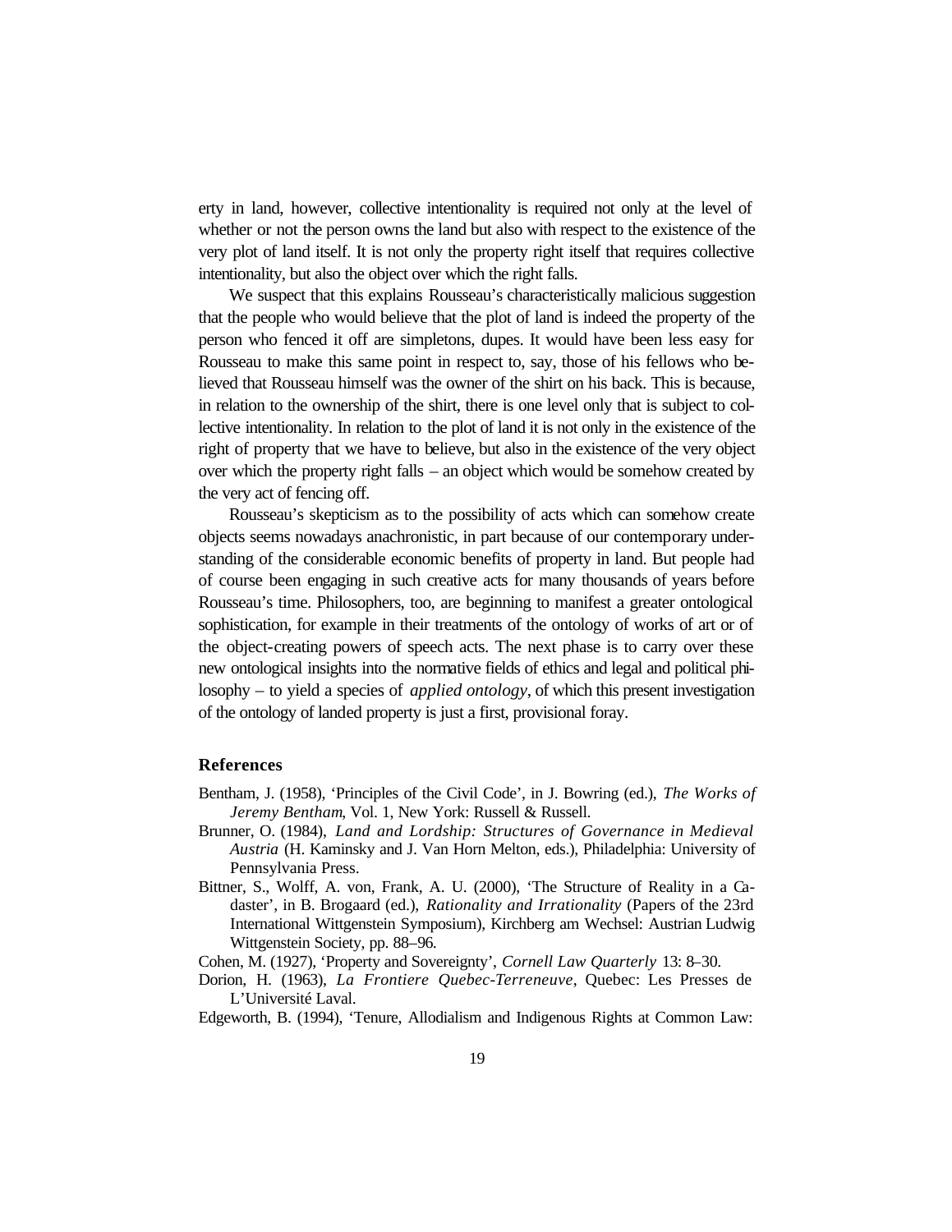English, United States and Australian Land Law Compared After Mabo V. Queensland', *Anglo-American Law Review* 23: 397–434.

Hall, E. T. (1966), *The Hidden Dimension*, New York: Anchor Books.

- Hohfeld, W. (1913), 'Some Fundamental Legal Conceptions as Applied in Judicial Reasoning', *Yale Law Review* 23: 16–59.
- Ingarden, R. (1989), *The Ontology of the Work of Art: The Musical Work, the Picture, the Architectural Work, the Film*, translated by R. Meyer with J. T. Goldthwait, Athens: Ohio University Press.
- Locke, J. (1960), *Two Treatises of Government*, Cambridge: Cambridge University Press.
- Macpherson, C. B. (1978), *Property: Mainstream and Critical Positions*, Oxford: Oxford University Press.
- Mark, D. M., Smith, B., and Tversky, B. (1999), 'Ontology and Geographic Objects: An Empirical Study of Cognitive Categorization', in C. Freksa, and D. M. Mark (eds.), *Spatial Information Theory. Cognitive and Computational Foundations of Geographic Information Science. Proceedings of COSIT '99*, Berlin: Springer Verlag, pp. 283–298.
- Munzer, S. R. (1995), *A Theory of Property*, Cambridge: Cambridge University Press.
- Munzer, S. R. (1994), 'An Uneasy Case Against Property Rights in Body Parts', in E. F. Paul *et al.*, eds. (1994), pp. 259–286
- Nozick, R. (1974), *Anarchy, State and Utopia*, New York: Basic Books.
- Paul, E. F., Miller, F. D. Jr., and Paul, J., eds. (1994), *Property Rights*, Cambridge: Cambridge University Press.
- Pipes, R. (1999), *Property and Freedom*, New York: Vintage.
- Planiol, M. (1939), *Treatise on the Civil Law*, Lousiana State Law Institute translation.
- Reeve, A. (1993), 'Property', in R. E. Goodin and P. Pettit (eds.), *A Companion to Contemporary Political Philosophy*, Oxford: Blackwell.
- Reinach, A. (1983), 'The A Priori Foundations of the Civil Law', *Aletheia* 3: 1–143.
- Rousseau, J.-J. (1992), *Discourse on the Origins of Inequality*, Indianapolis: Hackett.
- Ryan, A. (1994), 'Self Ownership, Autonomy, and Property Rights', in E. F. Paul *et al.*, eds. (1994).
- Searle, J. R. (1995), *The Construction of Social Reality*, New York: Free Press.
- Smith, B. (1988), 'Practices of Art', in J. C. Nyiri and B. Smith (eds.), *Practical Knowledge*, London/New York/Sydney: Croom Helm, pp. 172–209.
- Smith, B. (1995), 'More Things in Heaven and Earth', *Grazer Philosophische Studien* 50: 187–201*.*
- Smith, B. (2001), 'Fiat Objects', *Topoi* (this volume).
- Smith, B. and Mark, D. M. (1999), 'Ontology with Human Subjects Testing: An Empirical Investigation of Geographic Categories', *American Journal of Economics and Sociology* 58: 245–272.
- Smith, B. and Mark, D. M. (2001), 'Geographic Categories: An Ontological Investiga-